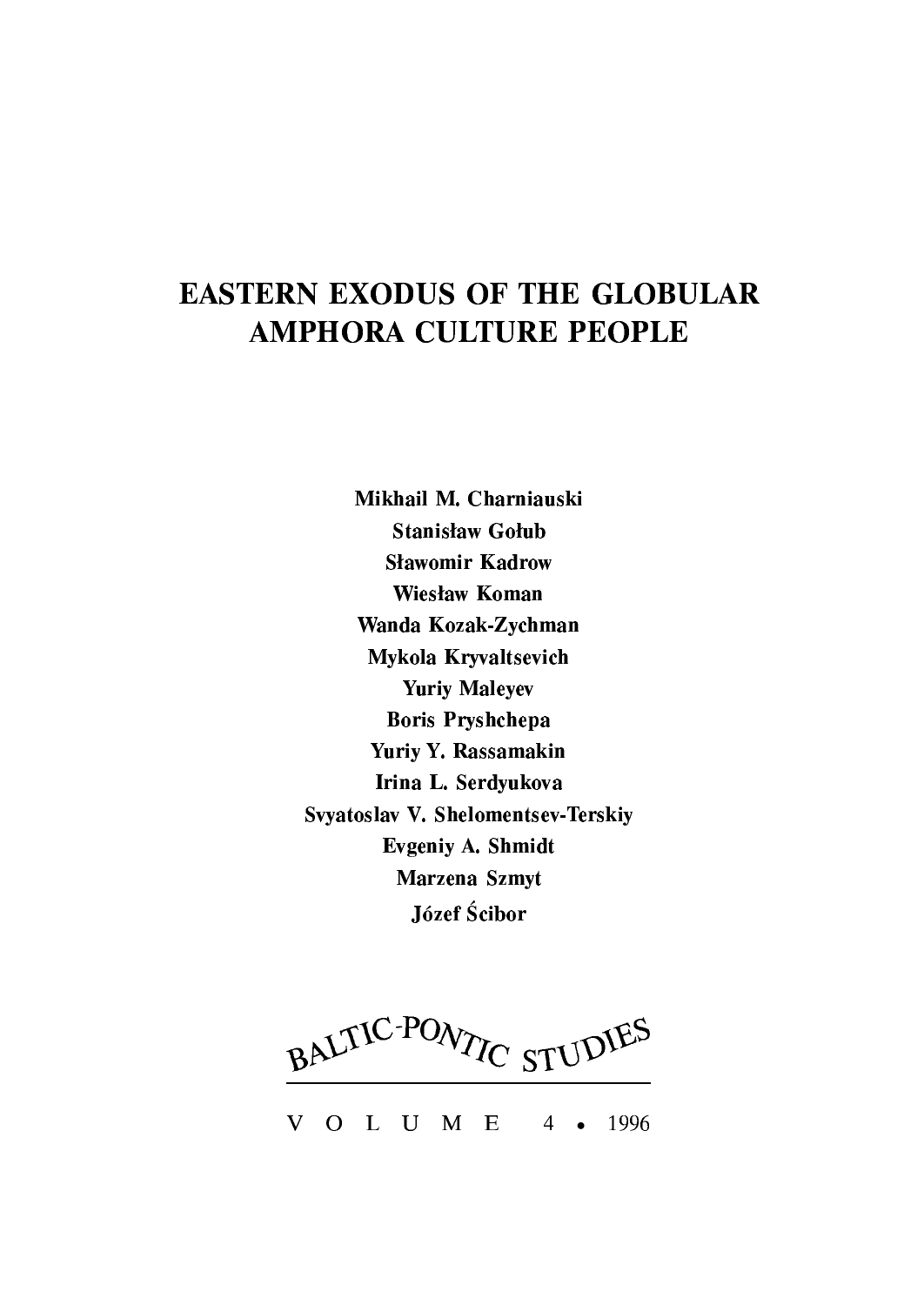### **BALTIC-PONTIC STUDIES** 61-809 Poznań (Poland) Św. Marcin 78 Tel. (061) 536709 w. 147 Fax (061) 536-536

## **EDITOR** Aleksander Kośko

#### EDITORIAL COMMITEE

Sophia S. Berezanskaya (Kiev), Aleksandra Cofta-Broniewska (Poznań), Mikhail Charniauski (Minsk), Lucyna Domańska (Łódź), Viktor I. Klochko (Kiev), Petro Tolochko (Kiev)

### **SECRETARY** Marzena Szmyt

#### ADAM MICKIEWICZ UNIVERSITY **EASTERN INSTITUTE INSTITUTE OF PREHISTORY** Poznań 1996 ISBN 83-86094-03-6 ISSN 1231-0344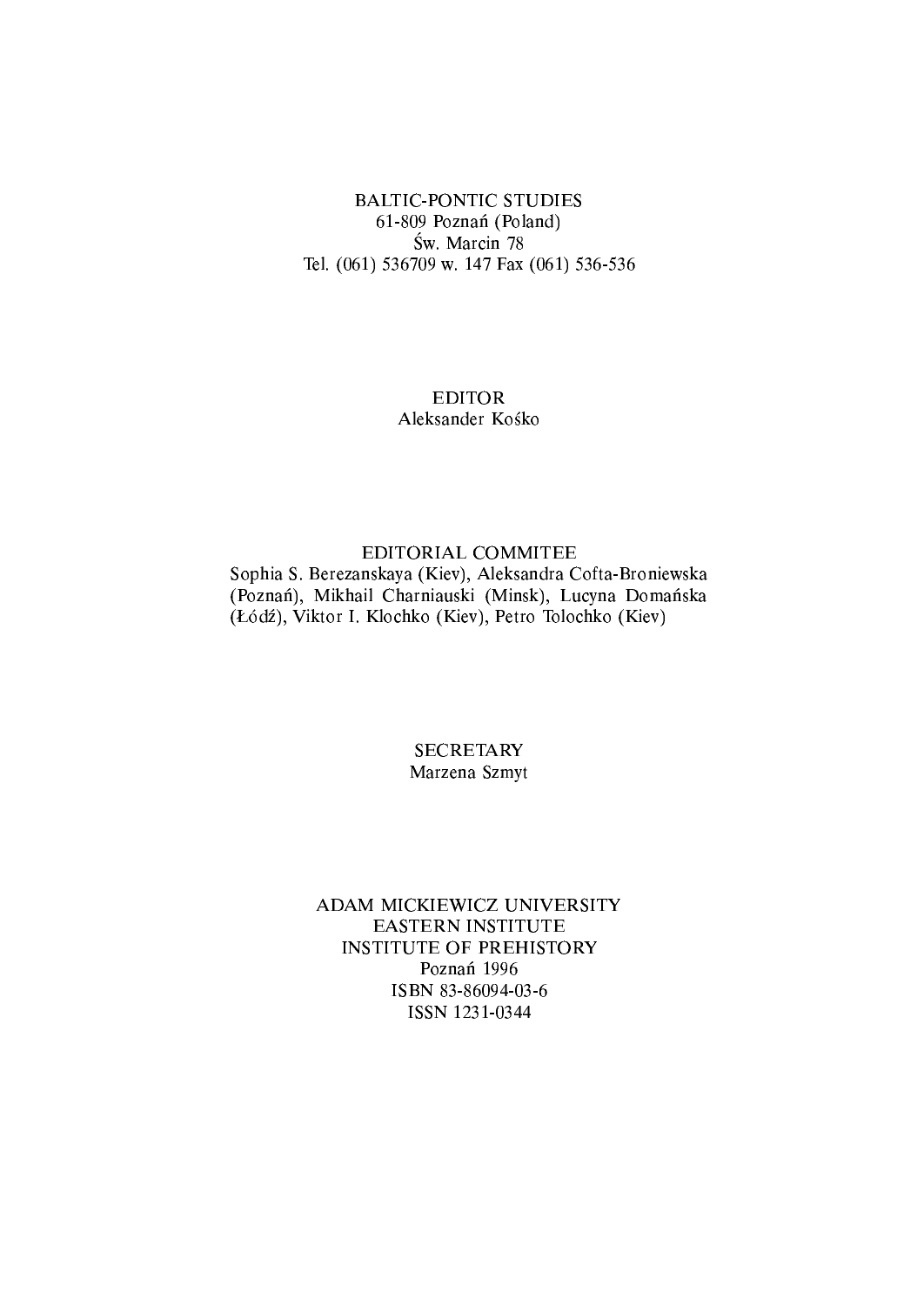# **EASTERN EXODUS OF THE GLOBULAR AMPHORA CULTURE PEOPLE**

Mikhail M. Charniauski **Stanisław Gołub Sławomir Kadrow Wiesław Koman** Wanda Kozak-Zychman Mykola Kryvaltsevich **Yuriy Maleyev Boris Pryshchepa** Yuriy Y. Rassamakin Irina L. Serdyukova Svyatoslav V. Shelomentsev-Terskiy Evgeniy A. Shmidt Marzena Szmyt Józef Ścibor

# **BALTIC-PONTIC STUDIES**

VOLUME 4 • 1996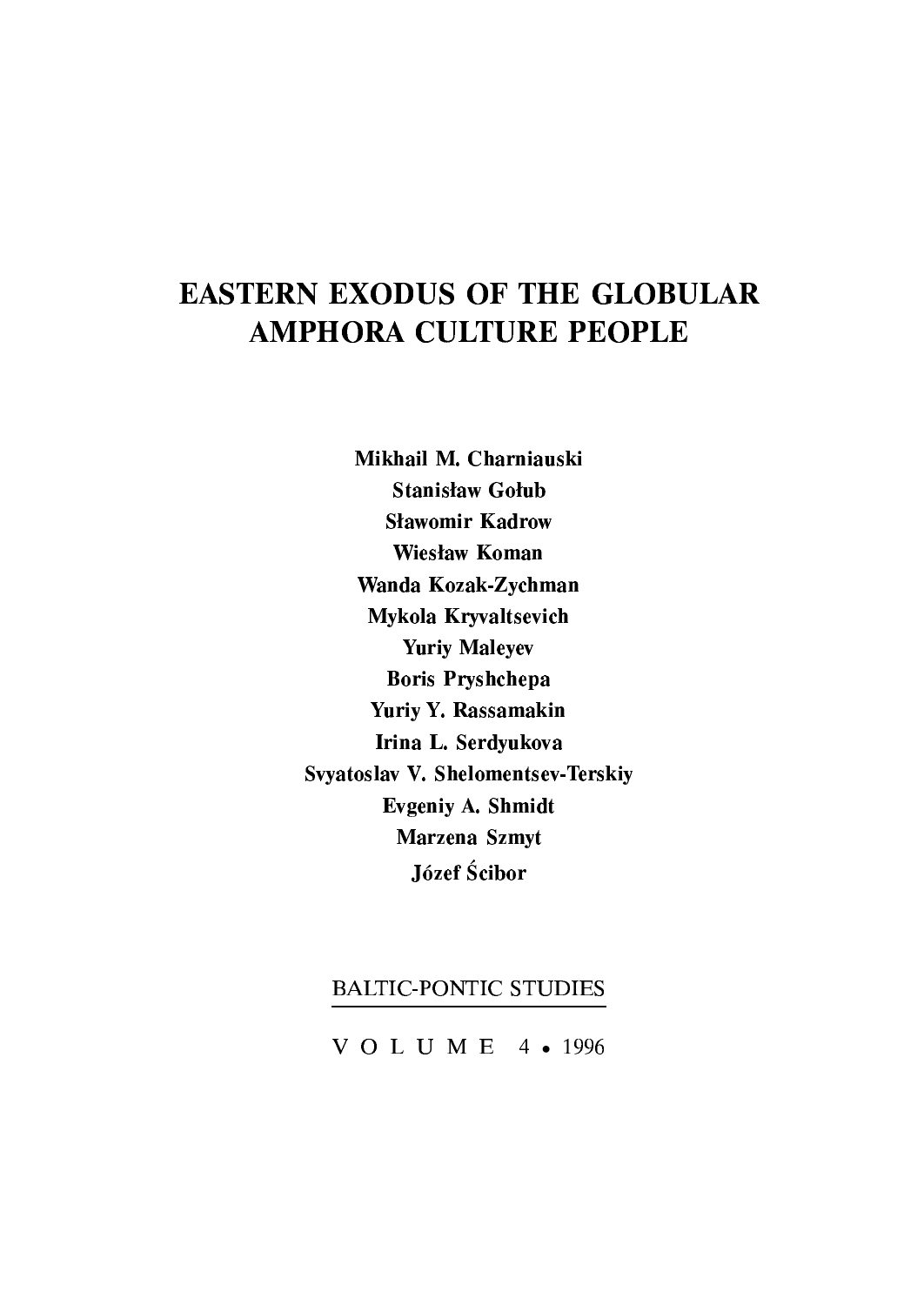© Copyright by BPS and Authors All rights reserved

Cover Design: Eugeniusz Skorwider

Linguistic consultation: James Grossklag

Printed in Poland

Computer typeset by PSO Sp. z o.o. w Poznaniu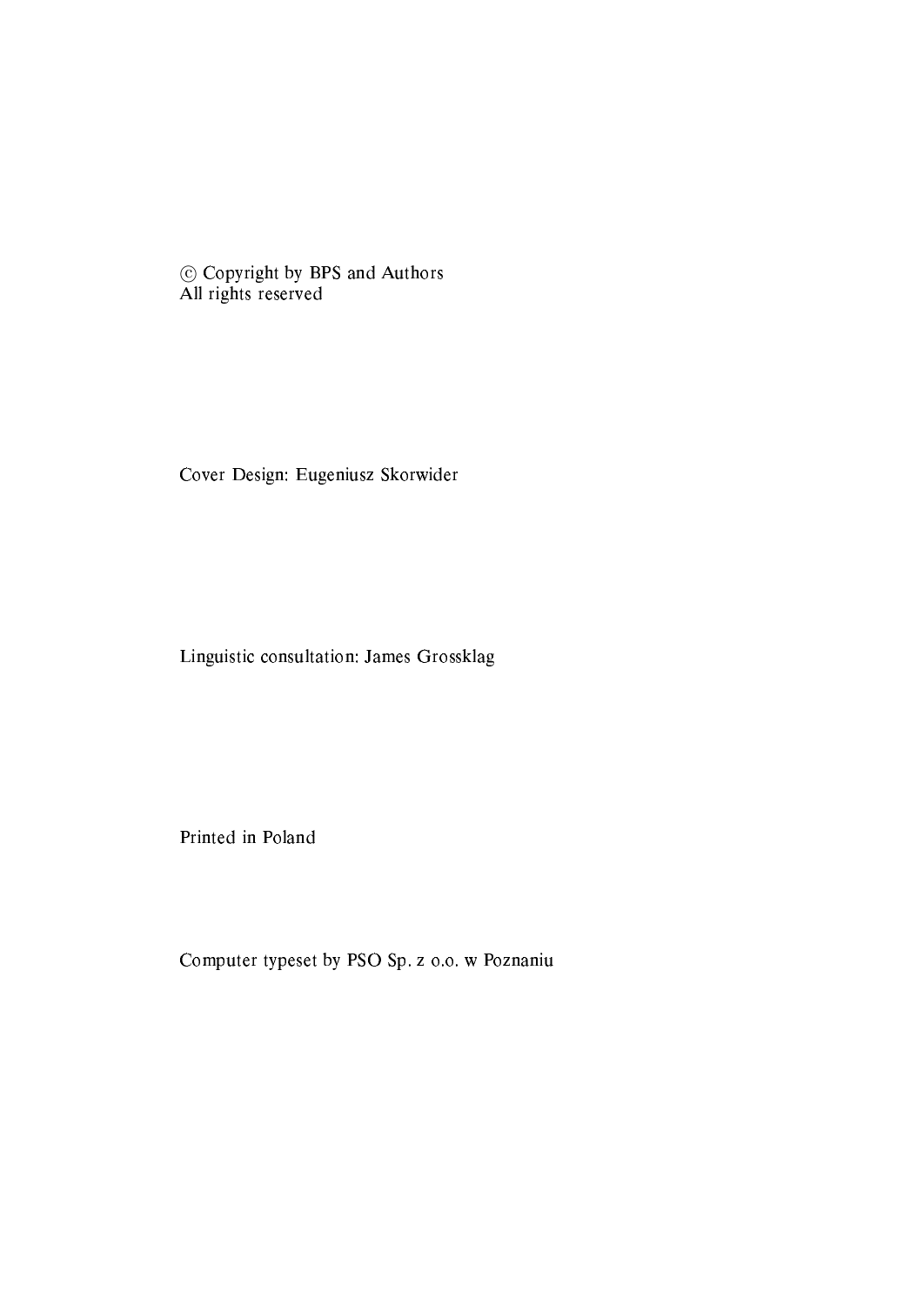# **CONTENTS**

|                                                                                                                                             | -3  |
|---------------------------------------------------------------------------------------------------------------------------------------------|-----|
| Marzena Szmyt, GLOBULAR AMPHORA CULTURE<br>IN EASTERN EUROPE. PRESENT STATE OF RESEARCH<br>AND POSSIBILITIES FOR FUTURE STUDIES             | 3   |
|                                                                                                                                             | 28  |
| Józef Ścibior, Wiesław Koman, GRAVE OF THE GLOBULAR<br>AMPHORA CULTURE FROM SITE NO. 27 IN ŚWIERSZCZÓW                                      |     |
| Stanisław Gołub, GRAVE OF THE GLOBULAR<br>AMPHORA CULTURE FROM SITE NO. 8 IN KRASNYSTAW                                                     | 35  |
| Stanisław Gołub, GRAVE OF THE GLOBULAR AMPHORA CULTURE<br>FROM SITE NO. 1 IN ŁOPIENNIK DOLNY KOLONIA                                        | 44  |
| Wanda Kozak-Zychman, ANTHROPOLOGICAL DESCRIPTION<br>OF BONE REMAINS FROM A GRAVE OF GLOBULAR<br>AMPHORA CULTURE IN ŁOPIENNIK DOLNY KOLONIA, | 51  |
| Yuriy Maleyev, SELECTED GRAVES OF GLOBULAR<br>AMPHORA CULTURE FROM VOLHYNIA AND PODOLIA                                                     | -53 |
| Yuriy Maleyev, Boris Pryshchepa GRAVE OF GLOBULAR<br>AMPHORA CULTURE FROM TOVPYZHYN                                                         | 62  |
| Svyatoslav V. Shelomentsev-Terskiy, SETTLEMENT OF GLOBULAR<br>AMPHORA CULTURE IN PERESOPNITSA, THE VOLHYNIA REGION                          |     |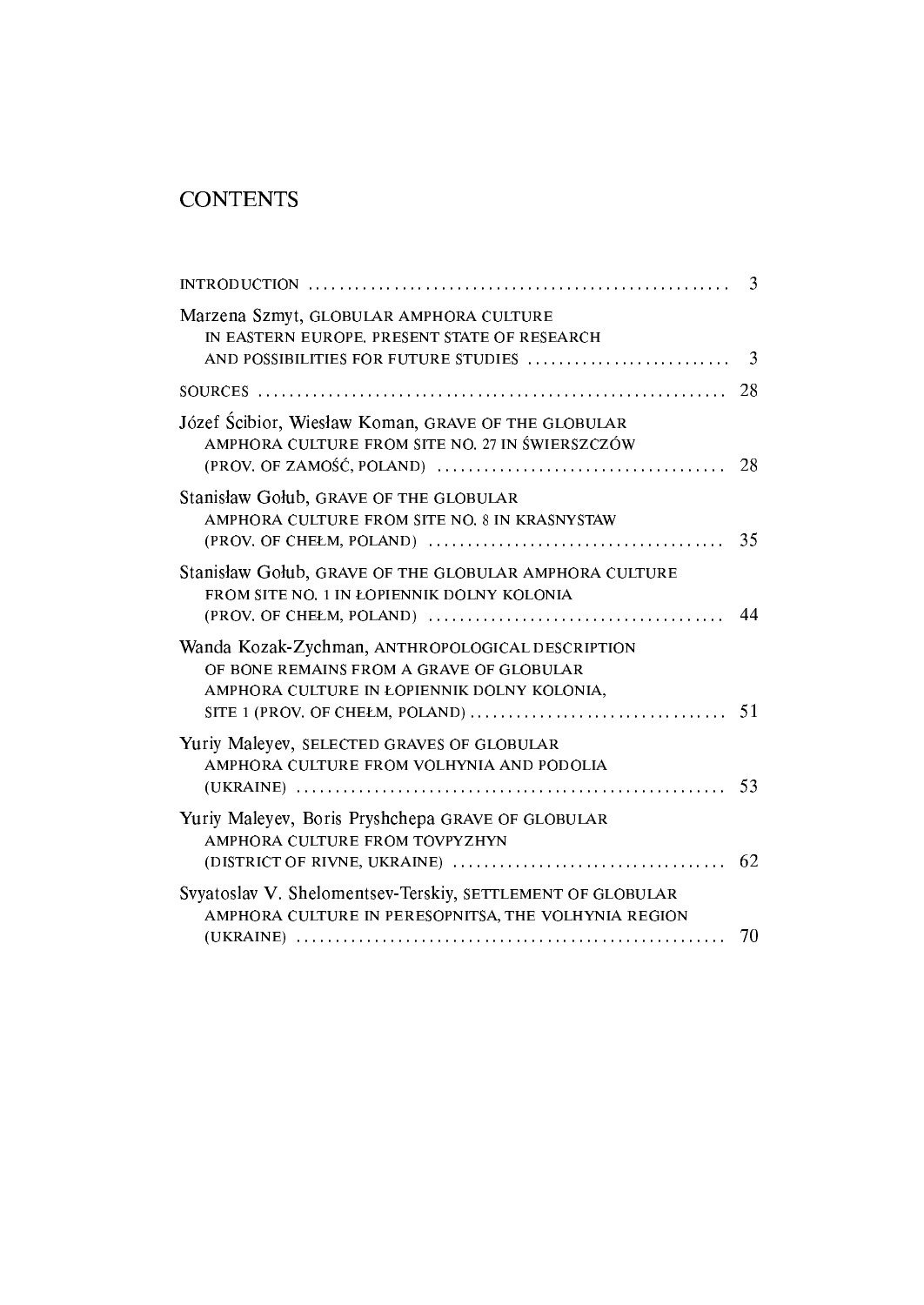| Evgeniy A. Shmidt, Marzena Szmyt RITUAL COMPLEX<br>OF THE GLOBULAR AMPHORA CULTURE ON THE UPPER DNIEPER BASIN<br>-79                                    |  |
|---------------------------------------------------------------------------------------------------------------------------------------------------------|--|
| Mikhail M. Charniauski, MATERIALS OF GLOBULAR                                                                                                           |  |
| Mykola Kryvaltsevich, GRAVE OF THE MIDDLE DNIEPER CULTURE<br>98<br>FROM PRORVA, SITE 1 (GOMEL REGION, BELORUS)                                          |  |
|                                                                                                                                                         |  |
| Sławomir Kadrow, Marzena Szmyt, ABSOLUTE CHRONOLOGY<br>OF THE EASTERN GROUP OF GLOBULAR AMPHORA CULTURE  103                                            |  |
| Yuriy Y. Rassamakin, ON EARLY ELEMENTS OF THE GLOBULAR<br>AMPHORA CULTURE AND OTHER CENTRAL EUROPEAN<br>CULTURES IN THE LATE ENEOLITHIC OF THE NORTHERN |  |
| Irina L. Serdyukowa, CONTRIBUTION TO THE ORIGIN<br>OF THE BRONZE AGE IN THE MIDDLE DNIEPER REGION $\dots \dots \dots$ 133                               |  |
|                                                                                                                                                         |  |
|                                                                                                                                                         |  |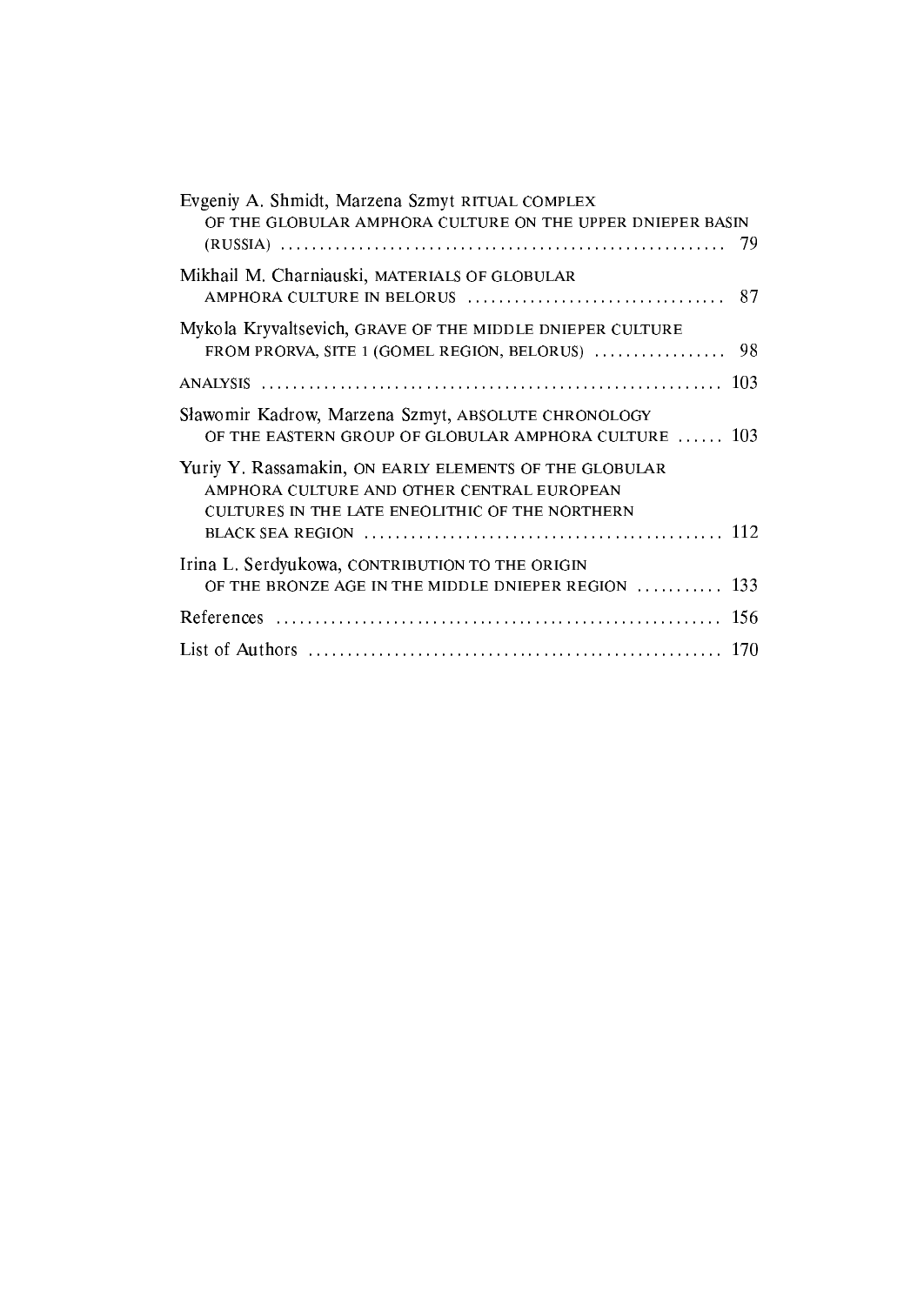Editor's Foreword

Globular Amphora culture settlements make one of the most important systems of circulation of cultural patterns in the border zone between the drainage areas of the Baltic and Black Seas. One aspect of this problem, namely the "eastern exodus" mentioned in the title, has seemingly rich historiography. Under closer scrutiny, however, it reveals many intuitive opinions based on weak and insufficiently explored sources. This belief lay behind the present issue of the "Baltic-Pontic Studies". The papers presented in this issue open new areas of discussion of the problems in question. For the first time, the discussion is set against an incontrovertible scale of absolute chronology. This issue anticipates a broader synthesising presentation to be published in the not too distant future.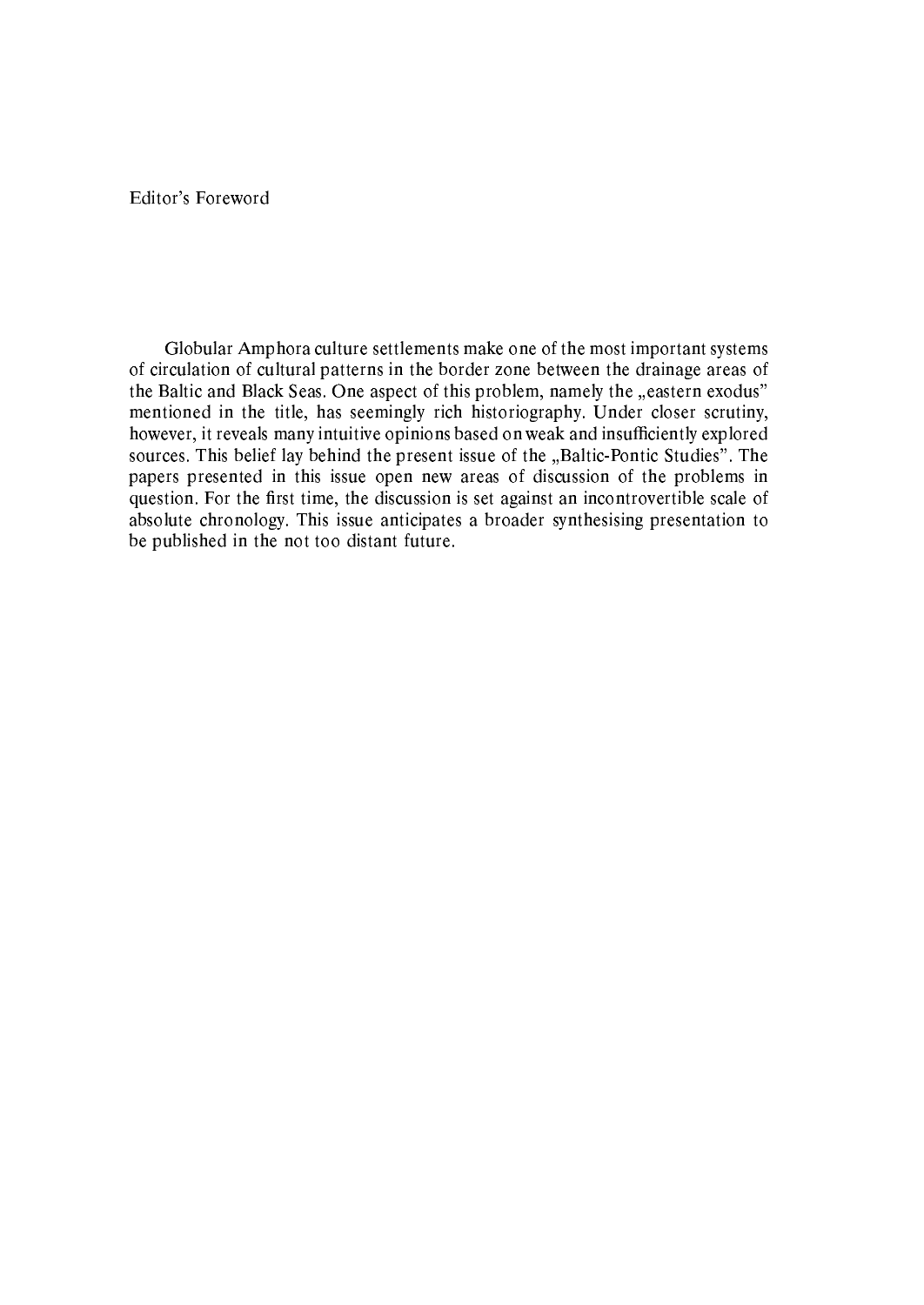Editorial comment

1. All dates in the B-PS are calibrated [see: Radiocarbon vol.28, 1986, and the next volumes]. Deviations from this rule will be point out in notes.

2. The names of the archaeological cultures (especially from the territory of the Ukraine) are standarized according to the English literature on the subject [e.g. Mallory 1989]. In the case of a new term, the author's original name has been retained.

3. The place names located in the Ukraine have been transliterat from the versions suggested by the author (i.e. from the Belorussian, Ukrainian, Polish or Russian originals).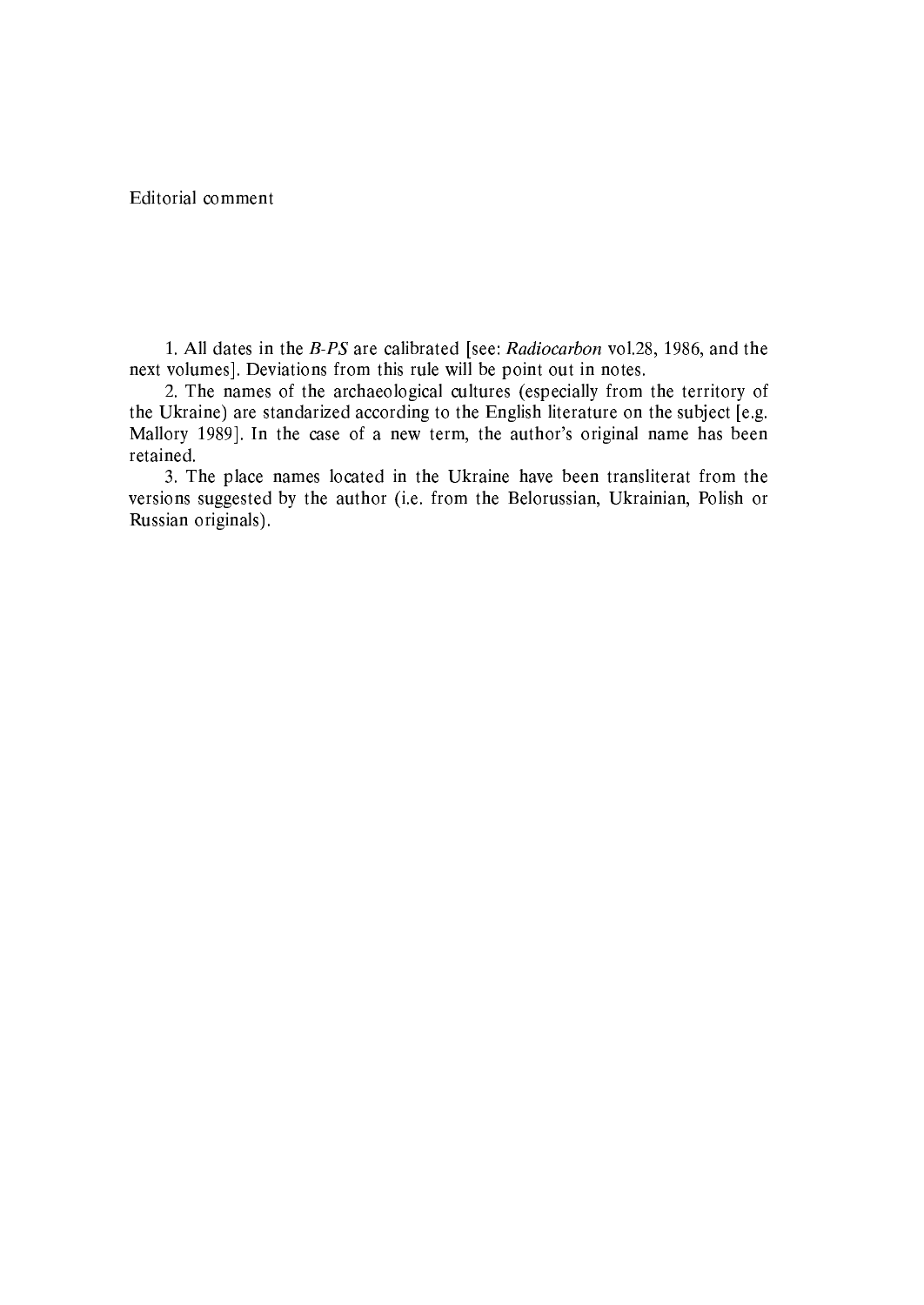**Baltic-Pontic Studies** vol. 4: 1996, 79-86 PL ISSN 1231-0344

#### Evgeniy A. Shmidt, Marzena Szmyt

### RITUAL COMPLEX OF THE GLOBULAR AMPHORA CULTURE ON THE UPPER DNIEPER BASIN (RUSSIA)

The Globular Amphora culture (GAC) ritual complex was discovered in 1986--1987 during excavations of an Old Russian kurgan cemetery situated 0.4 km west of the village of Turinshchina and 1.2 km east of Smolensk [Shmidt 1992a, 1992b]. The GAC features and kurgans were situated on the right bank of the Grybushchinka river (left tributary of the Dresna which empties to Dnieper), on a high sandy elevation (Fig. 1). Three GAC features were recorded around kurgans no. 4, 5 and 6. Feature I was located between kurgans 4 and 6, under their tumuli. It was partly disturbed when the kurgans were made in the 12th cent. A.D. When digging a gully around the tumulus a two-handle GAC amphora was broken. Other items could also have been damaged then. Feature II was discovered between kurgans 5 and 6, and feature III was found under the northern part of the tumulus of kurgan 5 (Fig. 1). Furthermore, on the surface uncovered after the kurgan exploration there were also found other traces of disturbing the virgin soil. However, the chronology of these traces could not be determined.

#### 1. FEATURE I

The outline of the pit, both in horizontal and vertical cross-sections, was hardly perceptible against sandy undisturbed soil. Elements related to the feature were spread within a radius of  $0.5$  m (Fig. 2:1). About 1 m further to NE and  $0.5$  m higher a large, flat worked stone was recorded. It could have been related to the feature, too. Taking into consideration the dispersion of the discovered objects and the location of the stone, as well as the observed differences in ground cohesion, it can be claimed that the dimensions of the pit were about  $2.3 \times 1.5$  m and that its depth reached to 0.67 cm from the preserved surface of the undisturbed soil. The feature must have been oriented along the NNW-SSE axis.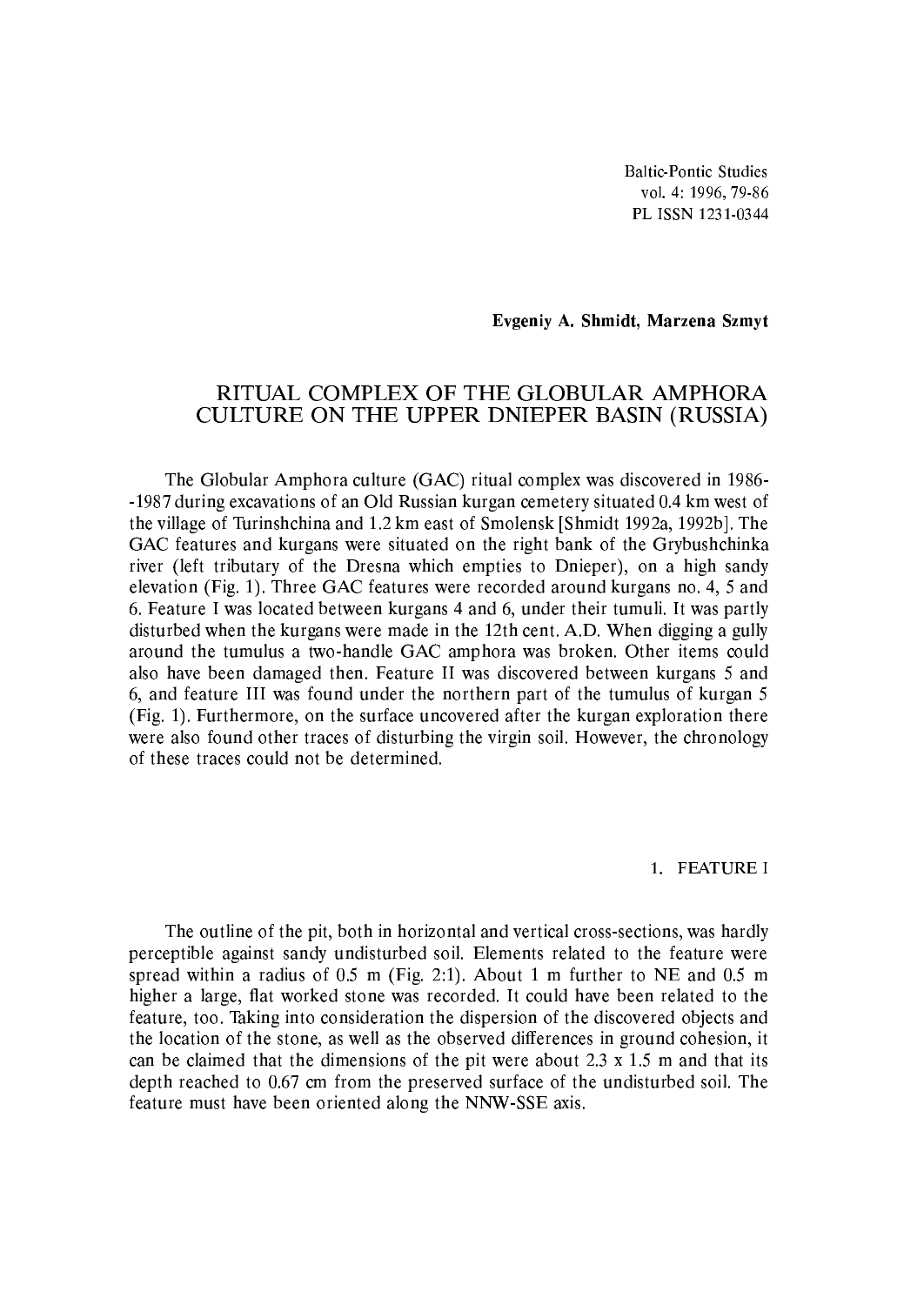

Fig. 1. Turinshchina. Location of GAC features (1-9 - Middle Ages kurgans, I-IV - features of GAC)

The feature included the following elements: remnants of four clay vessels, a flint axe and a flint arrowhead (Fig. 3).

1. A small amphora with two handles (Fig. 3:1) and a flat bottom. It is decorated with a pattern made of impressed bars, dents and zigzags. On the bottom, one can see impressions of grains of barley or wheat and possibly millet (Fig. 4).

2. A round-bottom beaker (Fig. 3:2), undecorated.

3. A flat-bottom bowl (Fig. 3:3), decorated with three rows of impressed bars and doubled zigzags.

4. A fragment of an amphora (Fig. 3:4), probably with two handles and undecorated. It could have been similar to the amphora from feature II (cf. below).

5. A flint shank arrowhead (Fig. 3:5).

6. A stone wedge axe (Fig. 3:6), smoothed.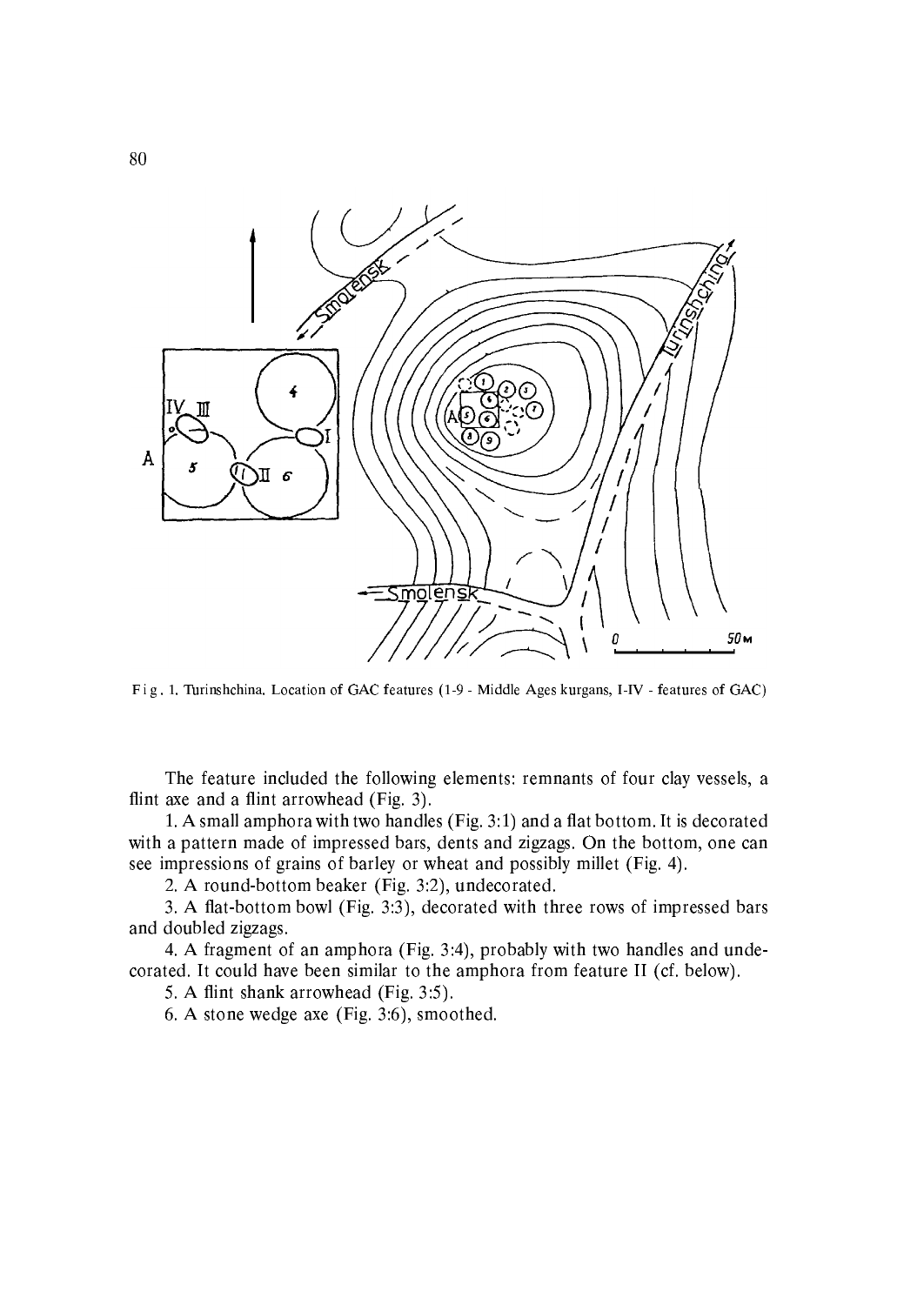

Fig. 2. Turinshchina. Plan of a feature I (1-4 - pottery, 5 - flint arrowhead, 6 - flint axe)

#### 2. FEATURE II

On the surface of undisturbed soil, one could notice four flat stones located, as it was later determined, in the southern part of the feature. The outline of the pit was hardly perceptible at this depth, but became more visible when the excavation was deepened. The main feature that distinguished the pit contents from undisturbed soil was the lower cohesion of the former. Thus, it can be claimed that the dimensions of the pit were  $2.8 \times 1.6$  m and that it was oval in shape and oriented along the NWW-SEE axis (Fig. 5). With respect to colour, the southern part of the pit, filled with dark and at places black sand, especially stood out. The depth of the pit, measured from the preserved surface of the undisturbed soil, was 0.68 m.

At the bottom of the pit, remains of seven clay vessels, a flint axe and animal bones were found.

1. An amphora (Fig. 6:1) with a rounded belly, a short slightly flared neck and flat bottom. There are four handles placed on the upper portion of the belly. This portion is also covered with an ornament of four oblique rows of impressed bars and single rows of the so-called bird's feather placed in between.

81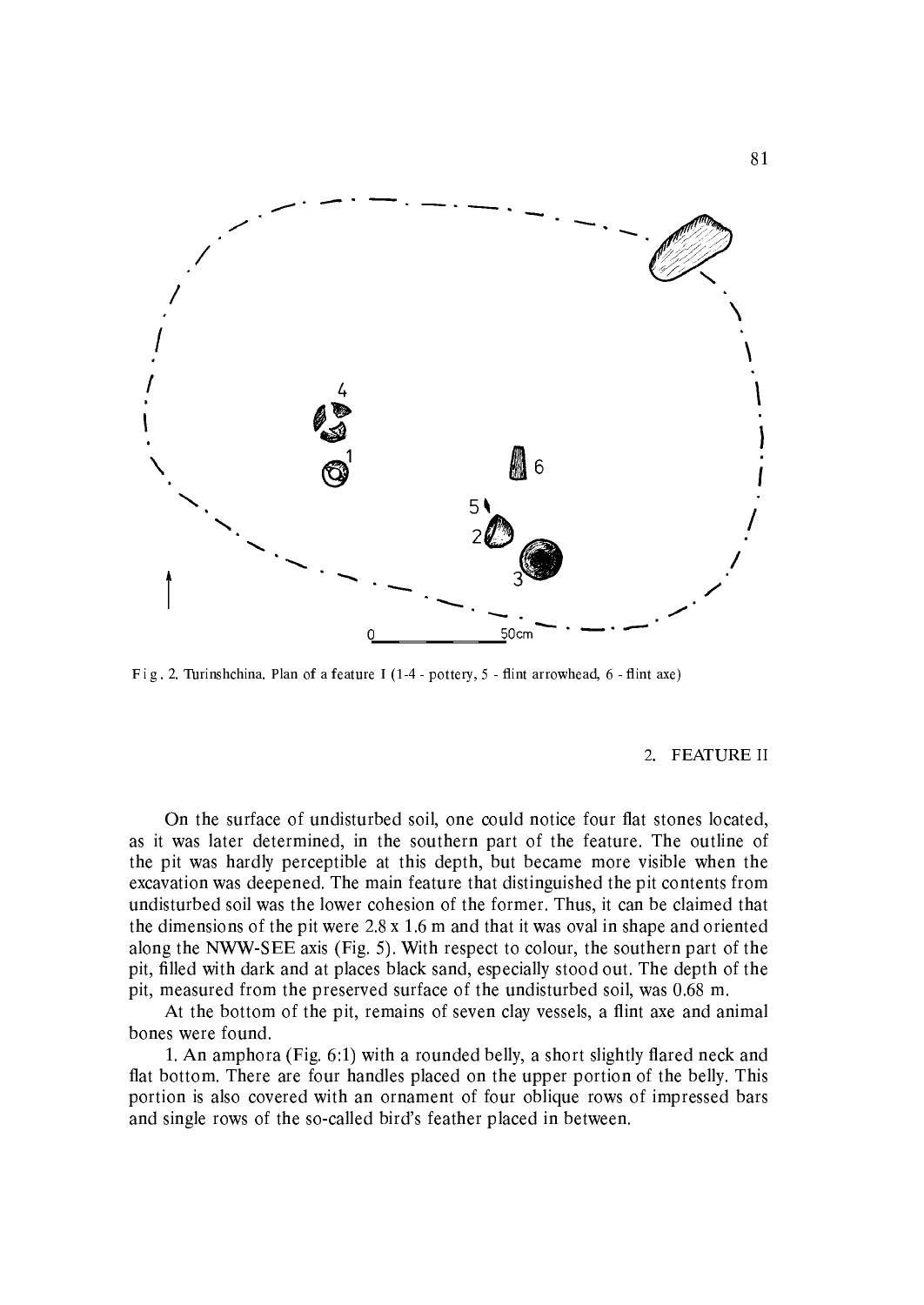

Fig. 3. Turinshchina. Materials from the feature I (1-4 - pottery,  $5-6$  - flint)

2. An amphora (Fig. 6:2) with two handles, an egg-like belly and flat bottom, undecorated.

3. A small amphora (Fig. 6:3) with four handles, an egg-like belly, unmarked neck and flat bottom, undecorated.

4. A vase (Fig. 6:4) with an arched belly and flat bottom decorated under the edge with a squeezed out moulding.

5. A bowl (Fig. 6:5) with an arched belly and flat bottom decorated with a row of fingernail impressions and three buttons that are asymmetrically placed.

6. Fragments of a bowl (Fig. 6.6) decorated with a zigzag pattern and bars, and poorly burned.

7. Fragments of a damaged, poorly burned vessel that could not be reconstructed.

8. A flint wedge axe (Fig. 7:7), smoothed.

9. A pig's mandible. (Fig.  $5:9$ ).

10. Bone fragments of domestic animals, mainly pigs (Fig. 5:10). These bones survived because they were covered with a layer of burned material.

The feature must have been a human grave. The skeleton, originally located in the eastern portion of the pit, has not survived.

Bones from the feature were submitted to the <sup>14</sup>C analysis [see Kadrow, Szmyt, Absolute..., in this volume].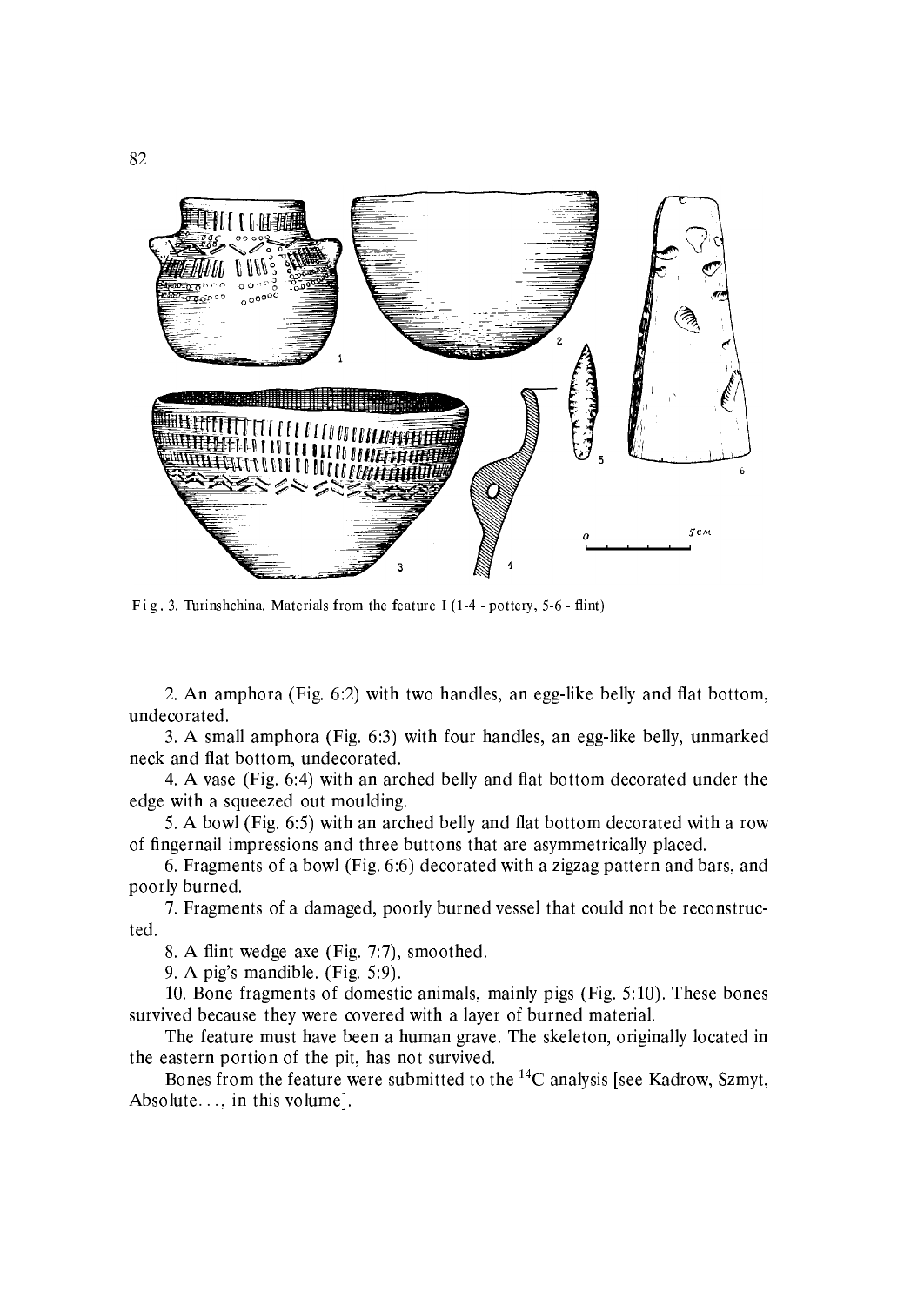

Fig. 4. Turinshchina. Impressions of grains of the bottom of the amphora from the feature I. Photo by E.A.Shmidt

#### 3. FEATURES III AND IV

The feature III was located 4 m NW of feature II. It was an oval pit 3.6 x 2.0 m and 0.75 cm deep from the level of the undisturbed soil ceiling (Fig. 7). The pit contents clearly stood out in full against the undisturbed soil only at the depth of 0.5 m above the bottom. In the lower portion of the pit and at its bottom numerous bones of domestic animals were found, including pigs (several animals) and cattle. The type of bones and their chaotic location testify to the fact that these were not animal burials but remains of food.

Any definite grave-goods lacking, the association of the feature with GAC is supported by its stratigraphic position, the character of the pit contents similar to those of features I and II and its location in the immediate proximity of the GAC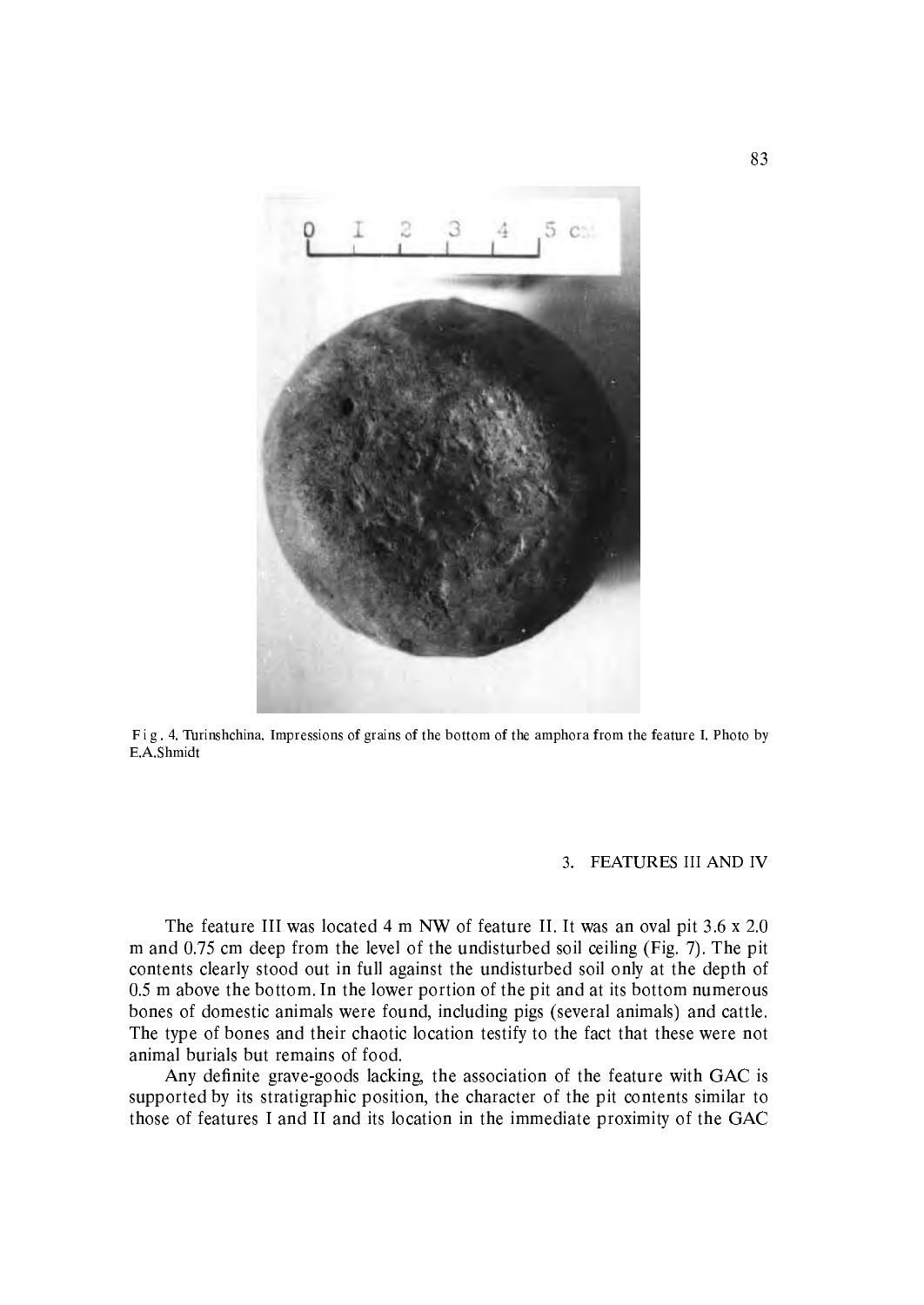

Fig. 5. Turinshchina. Plan and cross-sections of a feature II (1-6,8 - pottery, 7 - axe, 9-10 - animals bones

pits analysed earlier. Furthermore, an important piece of evidence is its relation to feature IV.

At the western side of feature III, there was a posthole (feature IV) 0.52 x 0.43 m and 0.15 m deep whose contents included vessels fragments (also decorated with relief moulding) technologically similar to the pottery from features I and II.

Feature III and the posthole seem to be contemporaneous, which is evidenced by the identical character of their contents and analogous stratigraphic position.

East of the features described so far, several other postholes of unidentified chronology were recorded.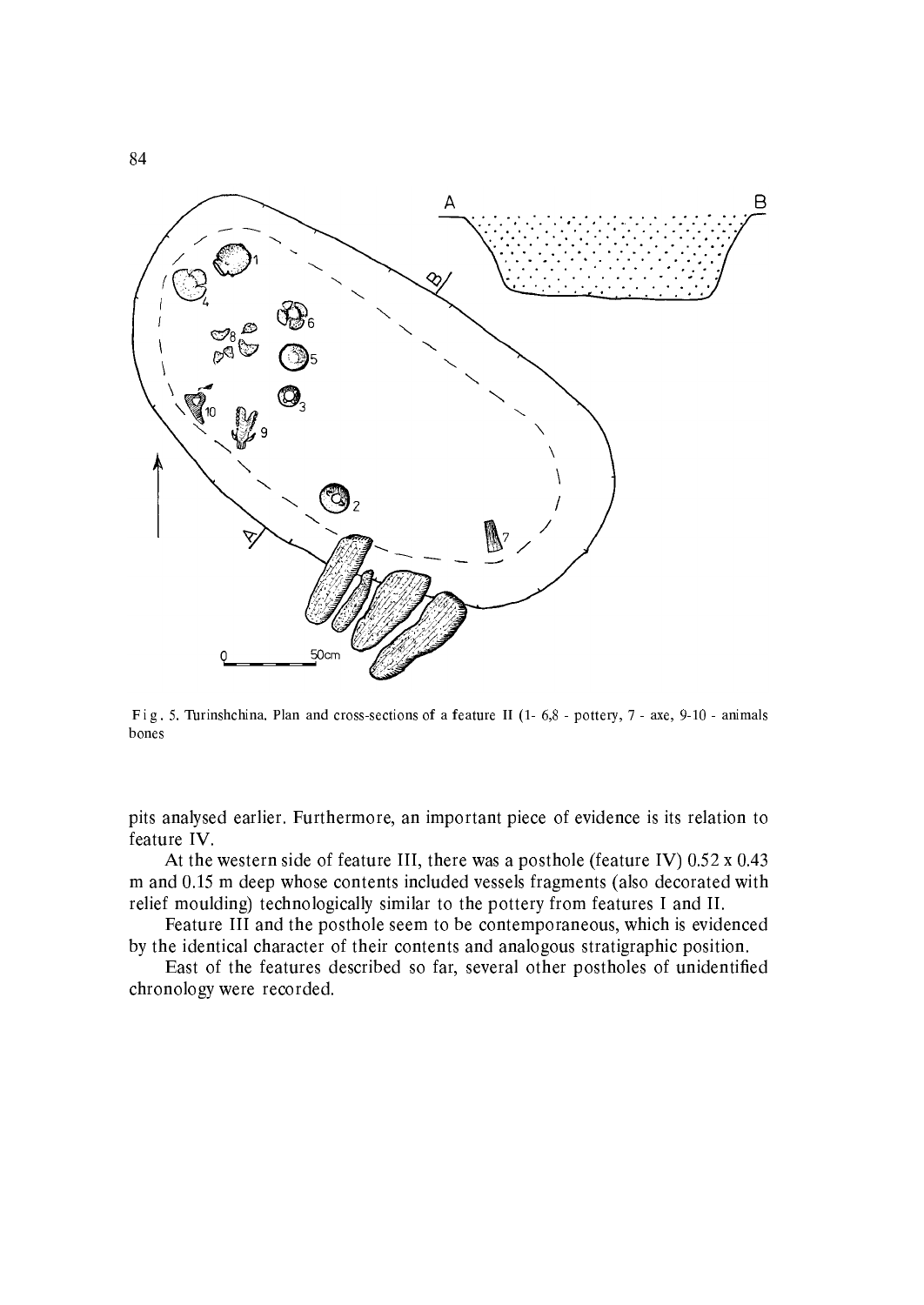

Fig. 6. Turinshchina. Materials from the feature II (1-6 - pottery, 7 - flint)

#### CONCLUSIONS  $4.$

The majority of sources discovered in Turinshchina find many analogies in GAC materials from the area of its eastern group and more distant locations. Specifically, flint axes are frequent grave-goods of GAC graves [Sveshnikov 1985a:284; Neustupny 1966:652. The two-handle amphora from feature I has analogies in Volhynia (e.g. Kikova) [Sveshnikov 1983:29, Tab. X, Fig. 2,7]. The same type of analogy applies also to the bowl from feature I [e.g. Sveshnikov 1983:35, Tab. IX, Fig. 3]. The fingernail ornament of the bowl from feature II is similar to the decorations known from Volhynia [Sveshnikov 1983:23, Tab. II, Fig. 7:14], while affixed buttons are primarily characteristic of the pottery from the area of the Polish and western groups [Kukharenko 1969:Tab, XII, Fig. 8; Hensel 1974:58, Fig. 43]. Analogies from Podolia are present in the ornament of the amphora from feature II [Sveshnikov] 1983:54, Tab. XXIII, Fig. 9.

A rare find [Neustupny 1966:652] is the flint arrowhead from feature II. It is true that arrowheads are occasionally encountered in Volhynia [Sveshnikov 1983:35, Tab. IX, Fig. 5], but they are of a different form there.

In GAC rituals an important role was played by animal carcasses and parts of carcasses. Therefore, the presence in feature II, a presumed grave, of a mandible and other bones of pigs, raises no objections. We know also of special ritual features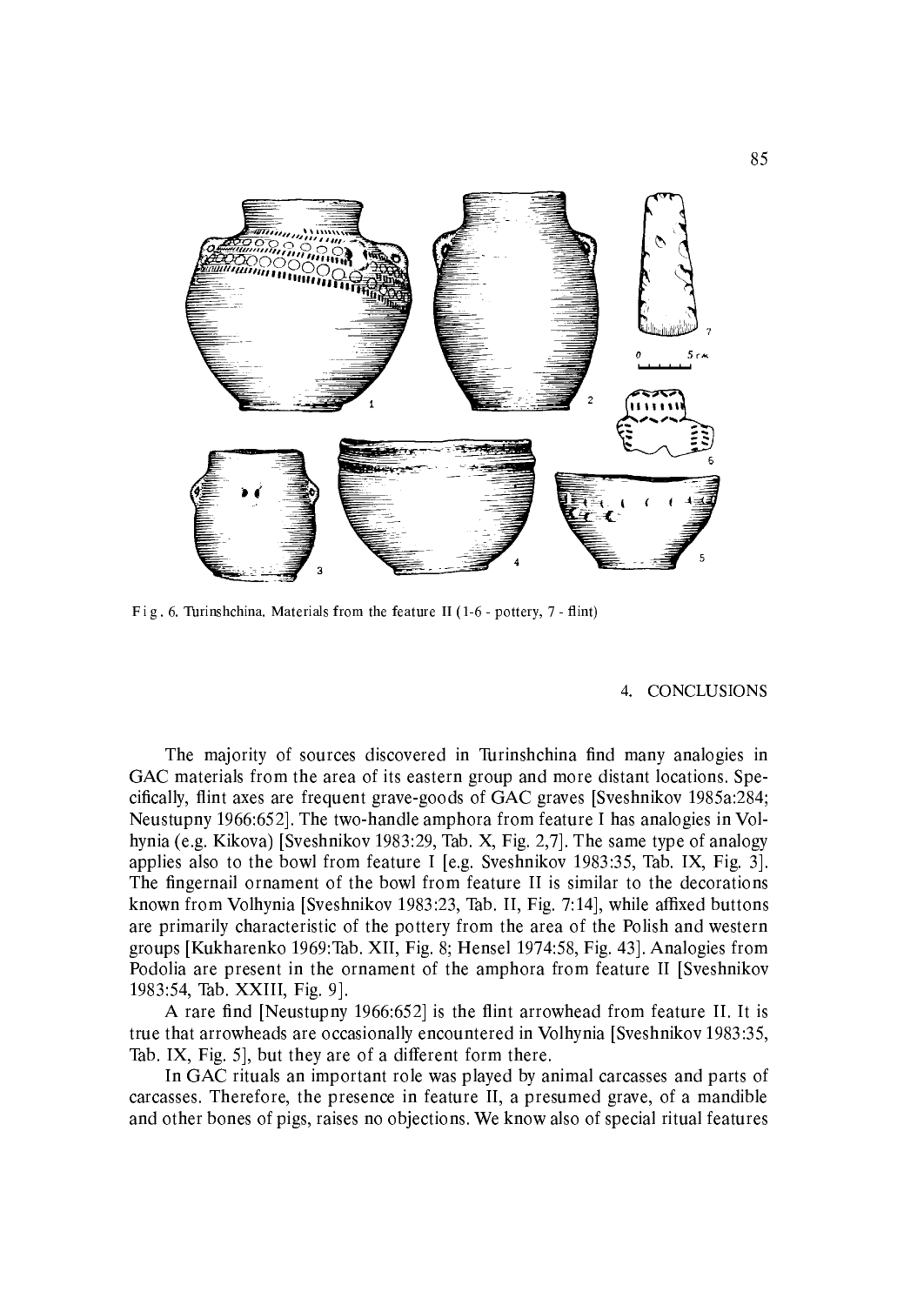

Fig. 7. Turinshchina. Plans and cross-sections of features III and IV (1 - pig's bones, 2 - cattle's bones, 3 - fragments of bones, 4 - location of bones sample for <sup>14</sup>C analysis, 5 - pottery, 6 - layer with bones, 7 - sand, 8 - range of the feature, 9 - hypothetical range of the bottom of the feature)

with burials of whole animals or parts of their bodies which are often located in cemeteries. Nevertheless, at least in the area of the eastern group, no pit with so great an amount of postconsumption animal remains as feature III has ever been recorded.

The discussed materials from the ritual GAC complex in Turinshchina permit us to suggest certain hypotheses concerning the directions of GAC population penetrations of the upper Dnieper basin. The site in question is equally distant from the area of the Volhynia subgroup as from the GAC sites from the eastern part of the Polish group (including the cemetery in Krasnaselsky in Belarus) [see Charniauski, Materials..., in this volume]. However, there is more evidence, following from the analysis of the assemblages, in favour of the association of the GAC population in Turinshchina with the northern areas of present day Ukraine (Volhynia subgroup).

Translated by Piotr T. Żebrowski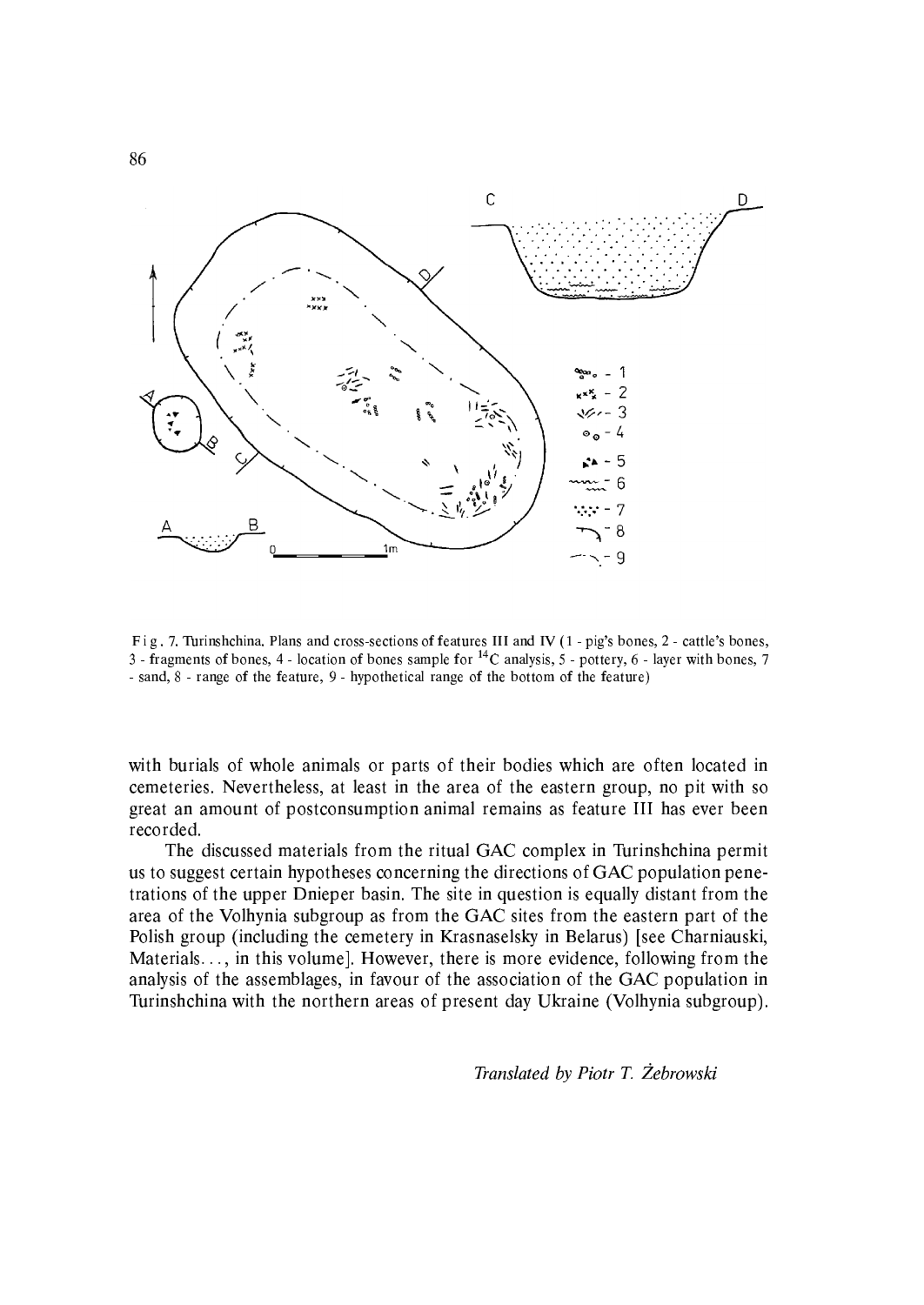156

# **ABBREVIATIONS**

| - Kratkiye soobshcheniya Instituta Arkheologii AN USSR, |
|---------------------------------------------------------|
|                                                         |
|                                                         |
|                                                         |
|                                                         |

#### **REFERENCES**

#### Antoniewicz W.

1938 Z dziedziny archeologii ziem Polski. Światowit 17 (1936): 341-422.

#### Arkheologiya

1985 Arkheologiya Ukrainskoy SSR, 2nd edition, vol.1. Kiev.

Artemenko I.

- 1985 Srednedneprovskaya kultura. In: Arkheologiya Ukrainskoy SSR, vol.1, 364--375. Kiev.
- 1987 Kultury rannego bronzovogo veka yuzhnoy polosy lesov Evropeyskoy chasti SSSR. In: Epokha bronzy lesnoy polosy SSSR, 35-51. Moskva.

### Äyräpää A.

1933 Über die Streitaxtkulturen in Rüssland. Eurasia Septentrionalis Antiqua 8:  $1 - 160.$ 

#### Beier H.J.

1988 Die Kugelamphorenkultur im Mittelelbe-Saale-Gebiet und in der Altmark. Veröffentlichungen des Landesmuseums fur Vorgeshichte in Halle, Band 41. Berlin.

#### Berezanskaya S.

1975 Neoliticheskaya stoyanka u khut. Grischevka na Sredney Desne. SA 2: 148-167.

Berezanskaya S., N. Bondar

1964 Poselennya epokhi rannoy bronzy v Kanevi. Archeologiya 17: 32-51.

#### Berezanskaya S., V. Pyasetskiy

1979 Pershe poselennya kultury kulyastykh amfor na Ukraini. Archeologiya 30: 75-82.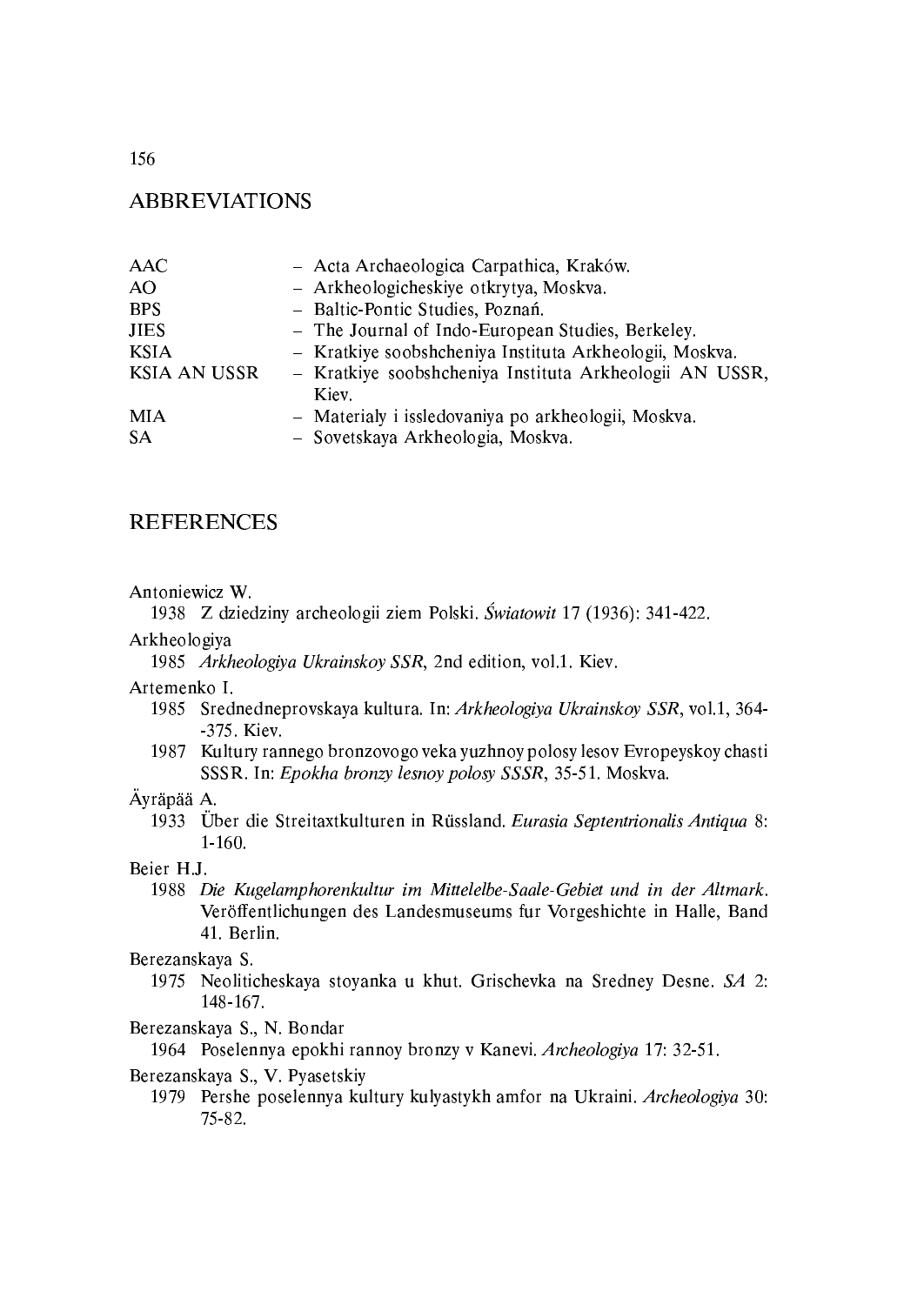#### Bondar N.

1974 Poseleniya Srednego Podneprovya epokhi ranney bronzy. Kiev.

#### Bratchenko S.

- 1977 K voprosu o slozheni babinskoy kultury mnogovalikovoy keramiki. In: Vilnyanskiye kurgany v Dneprovskom Nadporozhye, 21-42. Kiev.
- Bratchenko S., O. Shaposhnikova
	- 1985 Katakombnaya kulturno-istoricheskaya obshchnost. In: Arkheologiya Ukrainskov SSR, vol.1, 403-420. Kiev.

#### Breunig P.

1987 14C - Chronologie des vorderasiatischen, südost- und mitteleuropäischen Neolithikums. Köln-Wien.

#### Bryusov A.

- 1952 Ocherki po istorii plemen evropeyskoy chasti SSSR v neoliticheskuyu epokhu. Moskva.
- Charniauski M.M. (Cherniavski M.M.)
	- 1969 Pogrebeniye bronzovogo veka vozle m. Kuranets. In: Tezisy dokladov k konferentsii po arkheologii Belarusii, 59-62. Minsk.
	- 1972 Mogilnik na Rosi. In: Pomniki gistoryi i kultury Belarusi 4.
	- 1979 Nealit Belaruskaga Paniamonnya. Minsk.
	- 1987a Kamenniy i bronzoviy veka Poniemanya i Podvinya. In: Belorusskaya Arkheologiva, 37-48. Minsk.
	- 1987b The Neolithic in north-western Byelorussia. In: T.Wiślański (Ed.) Neolit i początki epoki brązu na ziemi chełmińskiej, 429-440. Toruń.
	- 1992 Mogilniki kultury sharapadobnykh amfar na Grodzenshchynie. In: Z glybi vyakov. Nash Kray, 5-15. Minsk.
	- 1995 BY 1 Krasnaselsky, Grodna Province. By 2 Karpautsy, Grodna Province. Ancient flint mines in Belarus. Archaeologia Polona 33: 263-269.
- Charniausky M.M., V.Y. Kudrashov, V.L. Lipnitskaya
	- 1996 Starazhytniya shakhtsyory na Rosi. Minsk.

#### Chernysh E.K.

- 1982a Eneolit Pravoberezhnov Ukrainy i Moldavii. In: Eneolit SSSR, 166-252. Moskva.
- 1982b Pamyatniki sinchronnych Tripolyu kultur Yugo-Zapada SSSR. In: Eneolit SSSR, 253-263. Moskva.

#### Childe V.G.

- 1925 The Dawn of European Civilization. London.
- 1930 The Danube in Prehistory. Oxford.
- Czebreszuk J.
	- 1990 Late horizon of the Globular Amphorae culture versus other cultural structures of the Neolithic Bronze Age interstage. Problem of system disintegration. In: New tendencies in studies of Globular Amphora culture. Archaeologia Interregionalis 14, 113-136. Warszawa-Kraków-Poznań.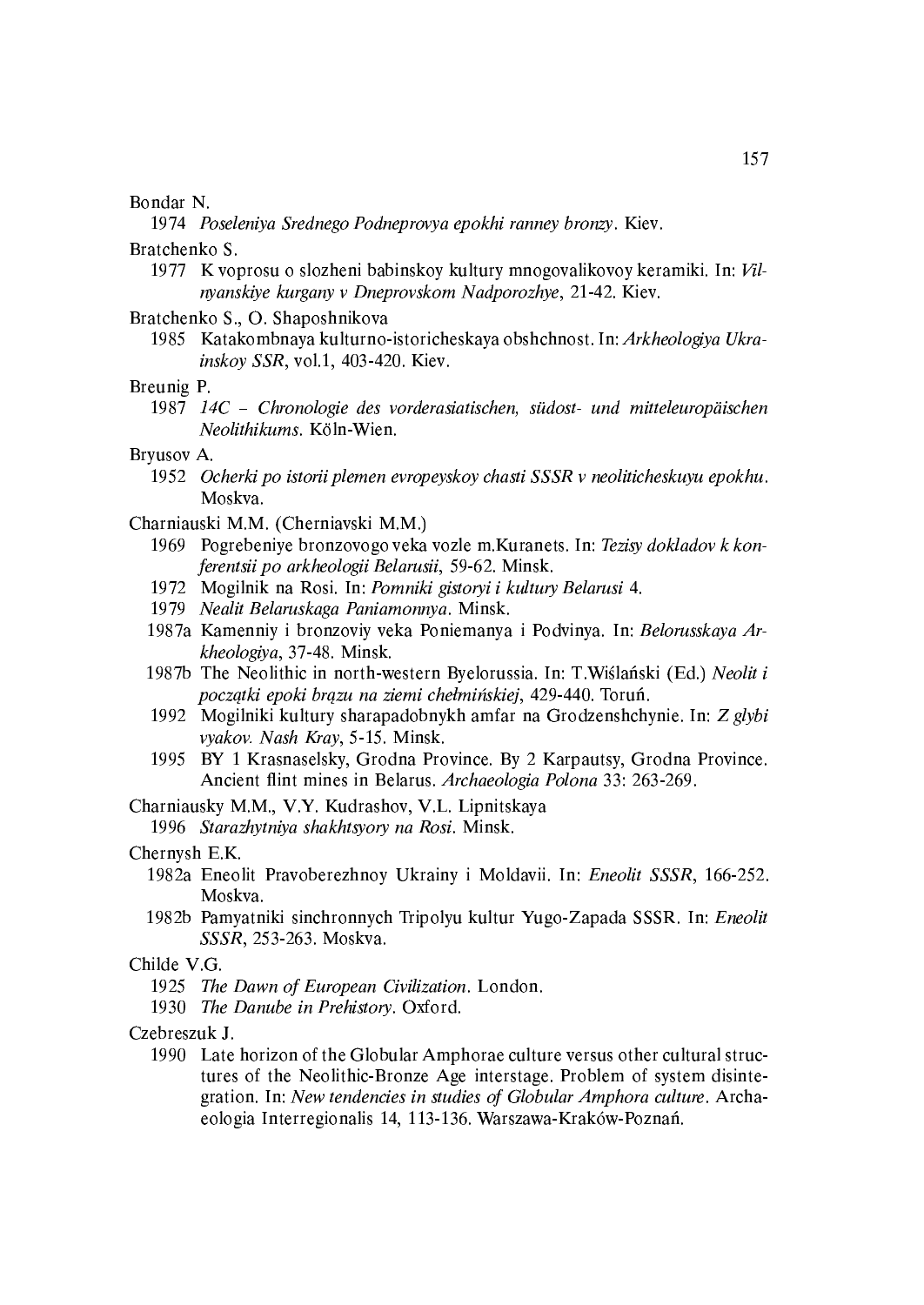#### Czebreszuk J., P. Makarowicz

1993 The problem of amber buttons with V-shaped perforation in the Bell Beaker culture. In: Actes du XIIe Congrès International des Sciences Préhistoriques et Protohistoriques, 1-7 Septembre 1991, vol.2, 529-532. Bratislava.

#### Dergachev V.A.

- 1982 Materialy raskopok arkheologicheskoy ekspeditsii na Srednem Prute (1975- $-1976$ ). Kishinev.
- 1986 Moldavia i sosednive territorrii v epokhu bronzv, Kishinev.

#### Dergachev V.A., I.V. Manzura

1991 Evropeyskiy komponent maykopskoy kultury v kontekste vzaimosvyazyey tsentralno-ivostochnoevropeyskikh obshchnostey. In: Maykopskiy fenomen v drevney istorii Kavkaza i Vostochnoy Evropy, 55-58. Leningrad.

#### Dinu M.

- 1960 K voprosu o kulture sharovidnykh amfor na territorii Moldavii. Dacia 4: 89-106.
- Dolukhanov P.M., A.M. Miklayev
	- 1979 Kulturno-istoricheskiye osnivy postroyeniya absolutnoy khronologii neolita i ranney bronzy v basseyne Zapadnoy Dviny. KSIA 157: 73-81.
- Dolukhanov P.M., Tretyakov V.P.
	- 1979 Dnepro-donetskiy neolit i kultura voronkovidnykh kubkov k severu ot Karpat. AAC 19: 37-50.
- Gereta I.P.
	- 1970 Noviye nakhodki kultury sharovidnykh amfor v zapadnom Podolye. AO 1969 goda, 231. Moskva.

Gereta I.P., E.A. Kharitonov

1970 Doslidzhennya novykh arkheologichnykh pamyatok v Zakhidnomu Podilli. In: Materialy Tryetyoy Podilskoy Istoriko-Krayeznavchoy Konferentsii, 153-158. Lviv.

#### Gimbutas M.

- 1956 The Prehistory of Eastern Europe, vol. 1, Cambridge.
- 1977 The First Wave of Eurasian Steppe Pastoralists into Copper Age Europe. JIES 4: 277-339.
- 1980 The Kurgan Wave #2 (c. 3400-3200 BC) into Europe and the Following Transformation of Culture, *JIES* 8: 273-315.
- 1985 East Baltic Amber in the Fourth and Third Millennium B.C. Journal of Baltic Studies 16(3): 231-256.
- 1991 The Civilization of the Goddess. The World of Old Europe, San Francisco.

#### Głosik J.

1968 Kultura strzyżowska. Materiały Starożytne 11:7-114.

Gorodtsov V.

1915 Kultury bronzovoy epokhi v Sredney Rossii. In: Otchet istoricheskogo muzeya za 1914 g. Moskva.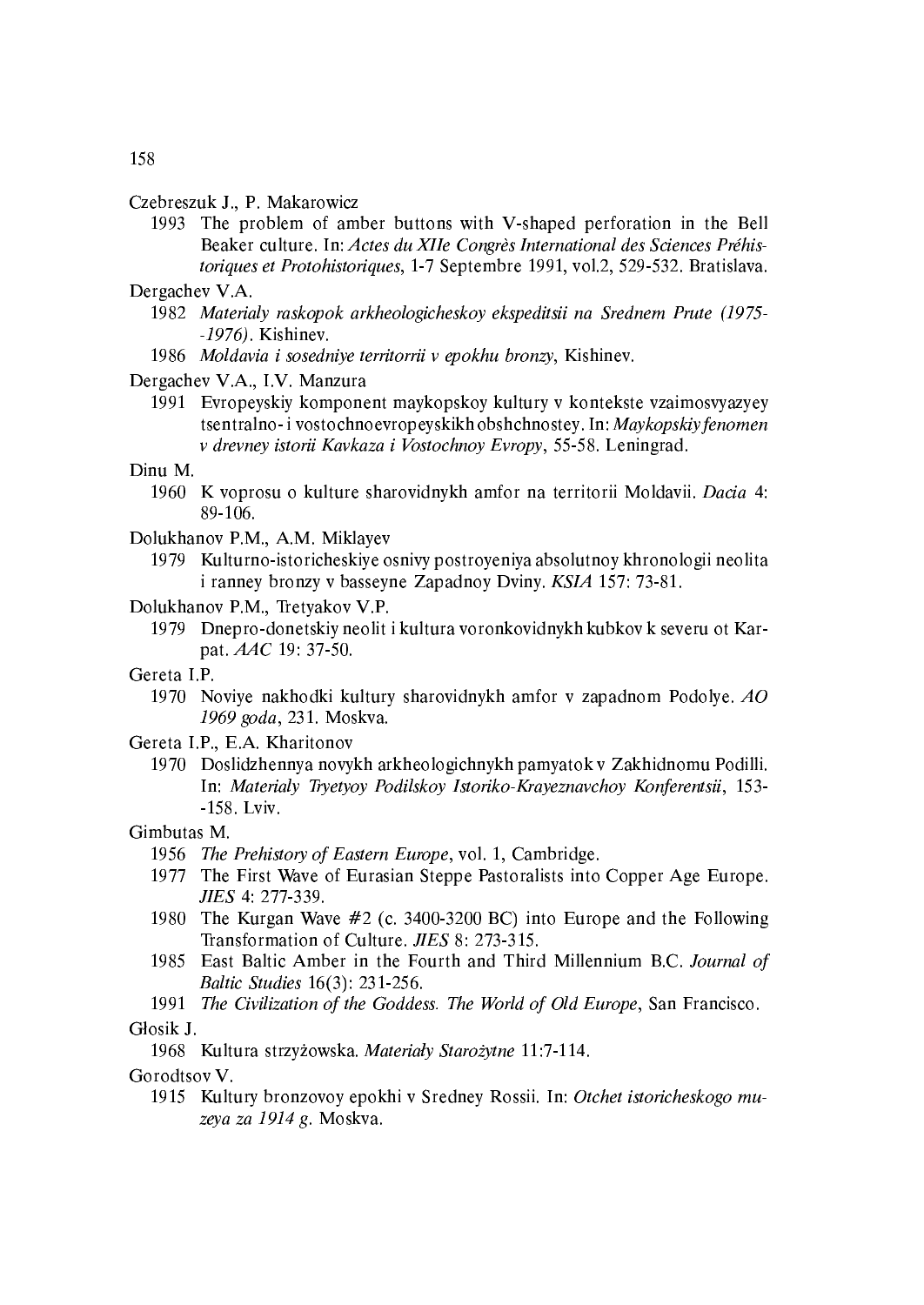#### Gurba J.

1957 Materiały do badań nad neolitem Małopolski. Annales UMCS Sectio F  $(1954)$  9: 129-178.

Gurina N.N.

1976 Drevniye kremnedobyvayushchiye shakhty na territorii SSSR. Leningrad.

Halicki M.

1970 Cmentarzyska kultury amfor kulistych i kultury pucharów lejkowatych w Klementowicach, pow. Puławy na stanowisku IV. Wiadomości Archeologiczne 35(3): 303-325.

#### Haüsler A.

- 1964 Die Gräber der altesten Ackerbauern in der Ukraine. Wissenschaftliche Zeitschrift der Martin-Luther Universität Halle-Wittenberg 12(11/12).
- 1966 Die Gräber der Kugelamphorenkultur in Wolhynien und Podolien und die Frage ihres Ursprungs. Jahresschrift für mitteldeutsche Vorgeschichte 50:  $115 - 140$ .
- 1974 Die Bestattungssitten des Früh- und Mittelneolithikums und ihre Interpretation. In: F.Schlette (Ed.) Evolution und Revolution im Alten Orient und Europa, 101-119. Berlin.
- 1989 Zur Problematik des Bestattungsrituals im Aneolithikum Mitteleuropas. In: Das Äneolithikum und die früheste Bronzezeit (ca 3000-2000 BC). Praehistorica 15:163-166. Praha.
- 1994 Die Majkop-Kultur und Mitteleuropa. Zeitschrift für Archäologie 28: 191- $-246.$

#### Hensel W.

1974 Ur- und Frühgeschichte Polens, Berlin.

#### Jahn A.

1956 Wyżyna Lubelska. Rzeźba i czwartorzęd. Warszawa.

#### Jastrzebski S.

1989 Kultura Cucuteni-Trypole i jej osadnictwo na Wyżynie Wołyńskiej. Lublin.

#### Kadrow S.

- 1995 Absolute chronology of the Sofievka type in the light of "wiggle matching" analysis. In: Cemeteries of the Sofievka type: 2950-2750 BC, BPS 3:141-147.
- Kadrow S., A. Kośko, M. Videiko
	- 1995 Pottery stylistics of the Sofievka type, genetic-cultural qualification. In: Cemeteries of the Sofievka type: 2950-2750 BC, BPS 3:200-213.

#### Kalechyts E.G.

1987 Pamyatniki kamennogo i bronzovogo vekov Vostochnoy Belorussii. Minsk.

Kavalskaya K., M. Charniauski

1988 Starazhitnaye pakhayannye, In: Pomniki gistorii kultury Belarussii, 17-18. Minsk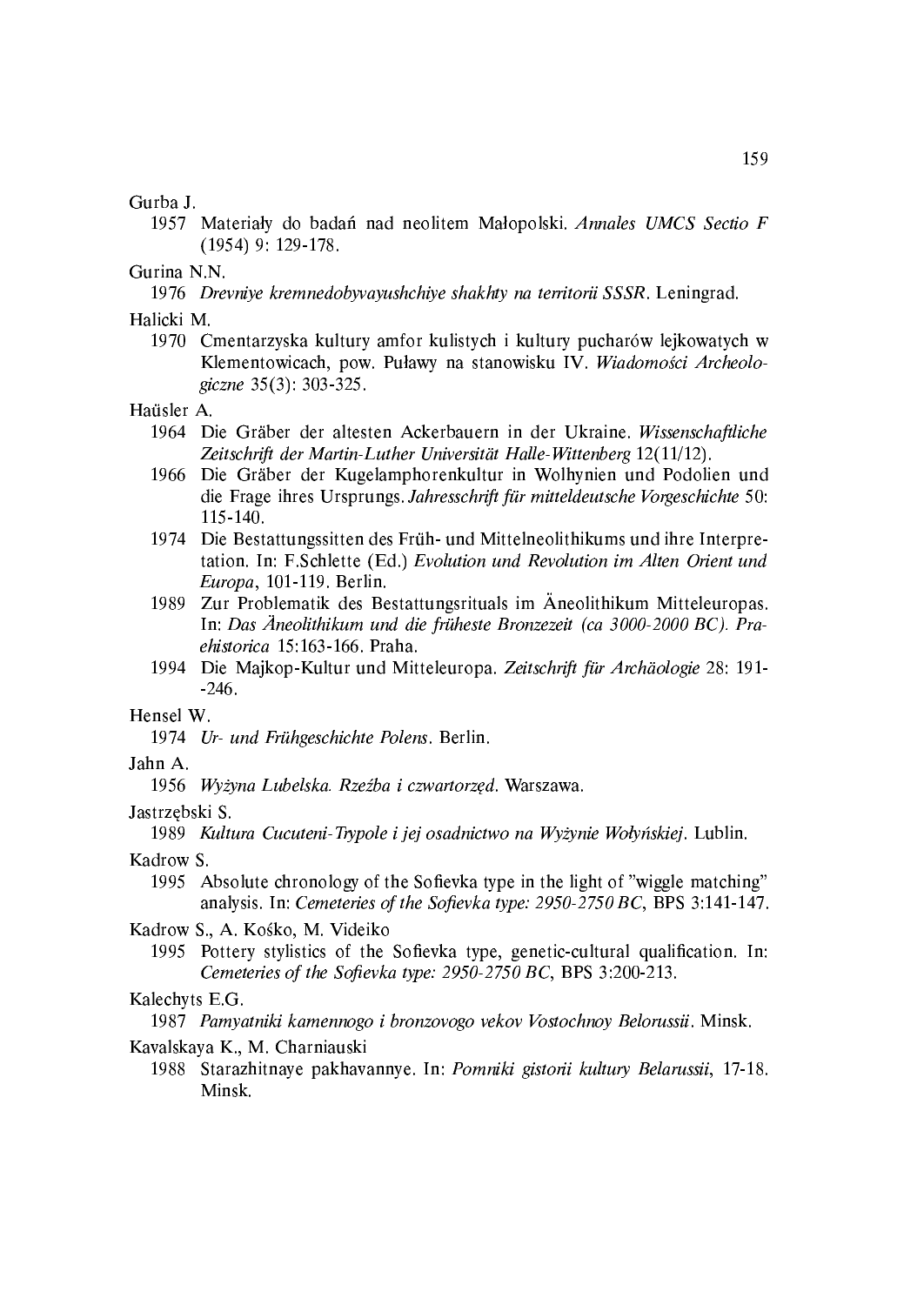#### Kempisty E.

1971 Kultura amfor kulistych na Mazowszu i Podlasiu. Materiały Starożytne i Wczesnośredniowieczne 1: 7-34.

Kirkowski R.

1984 Z badań nad recepcją tradycji kulturowych strefy nadczarnomorskiej wśród społeczeństw Niżu Polski u schyłku III tysiąclecia p.n.e. Archeologia Polski  $29(1): 57-67.$ 

Kirkowski R., J. Sosnowska

- 1987 Kultura amfor kulistych na ziemi chełmińskiej. In: T. Wiślański (Ed.) Neolit i początki epoki brązu na ziemi chełmińskiej, 185-200. Toruń.
- Kiyashko V.Y.
	- 1974 Nizhneye Podonye v epokhu eneolita i ranney bronzy. Avtoreferat dissertatsii na soiskaniye uchenoy stepeni kandidata istoricheskikh nauk. Moskva.
	- 1994 Mezhdu kamnem i bronzoy. Nizhneye Podonye v V-II tys. do n.e. Donskiye drevnosti 3:8-129. Azov.

Kiyashko V.Y., A.V. Kiyashko

- 1992 K voprosu o svyazyakh plemen Podonya-Priazovya i Kavkaza v bronzovom veke. In: Istoricheskaya geografia Dona i Severnogo Kavkaza, 3-8. Rostov.
- Kokowski A., W. Koman
	- 1984 Badania ratownicze na terenie gmin Hrubieszów i Horodło w woj. zamojskim. In: Sprawozdania z badań terenowych Archeologicznego Ośrodka Badawczo-Konserwatorskiego w Lublinie w 1984r., 19. Lublin.
	- 1985 Świerszczów, gm. Hrubieszów, woj. zamojskie, stanowisko 27. Informator Archeologiczny. Badania 1984, 38. Warszawa.

Kokowski A., J. Ścibior

1990 Bemerkungen zur regionalen Gliederung der Kugelamphorenkultur in Polen. Acta Praehistorica et Archaeologica 22: 37-55.

Kossinna G.

1910 Der Ursprung der Urfinnen und der Urindogermanen und ihre Ausbreitung nach Osten. Mannus 2: 59-108.

Kostrzewski J.

1948 Od mezolitu do okresu wędrowek ludów. In: Prehistoria ziem polskich (ed. 1939-1948), 118-359. Kraków.

#### Kośko A.

- 1979 Rozwój kulturowy społeczeństw Kujaw w okresach schyłkowego neolitu i wczesnej epoki brazu. Poznań.
- 1981 Udział południowo-wschodnioeuropejskich wzorców kulturowych w rozwoju niżowych społeczeństw kultury pucharów lejkowatych. Poznań.
- 1985 Influences of the "pre-Yamnaya" ("pre-pitgrave") communities from the Black Sea steppe area in western European cultures. In: L'énéolithique et le début de l'âge de bronze dans certain régions de l'Europe, 57-72. Wrocław--Warszawa-Kraków-Gdańsk-Łódź.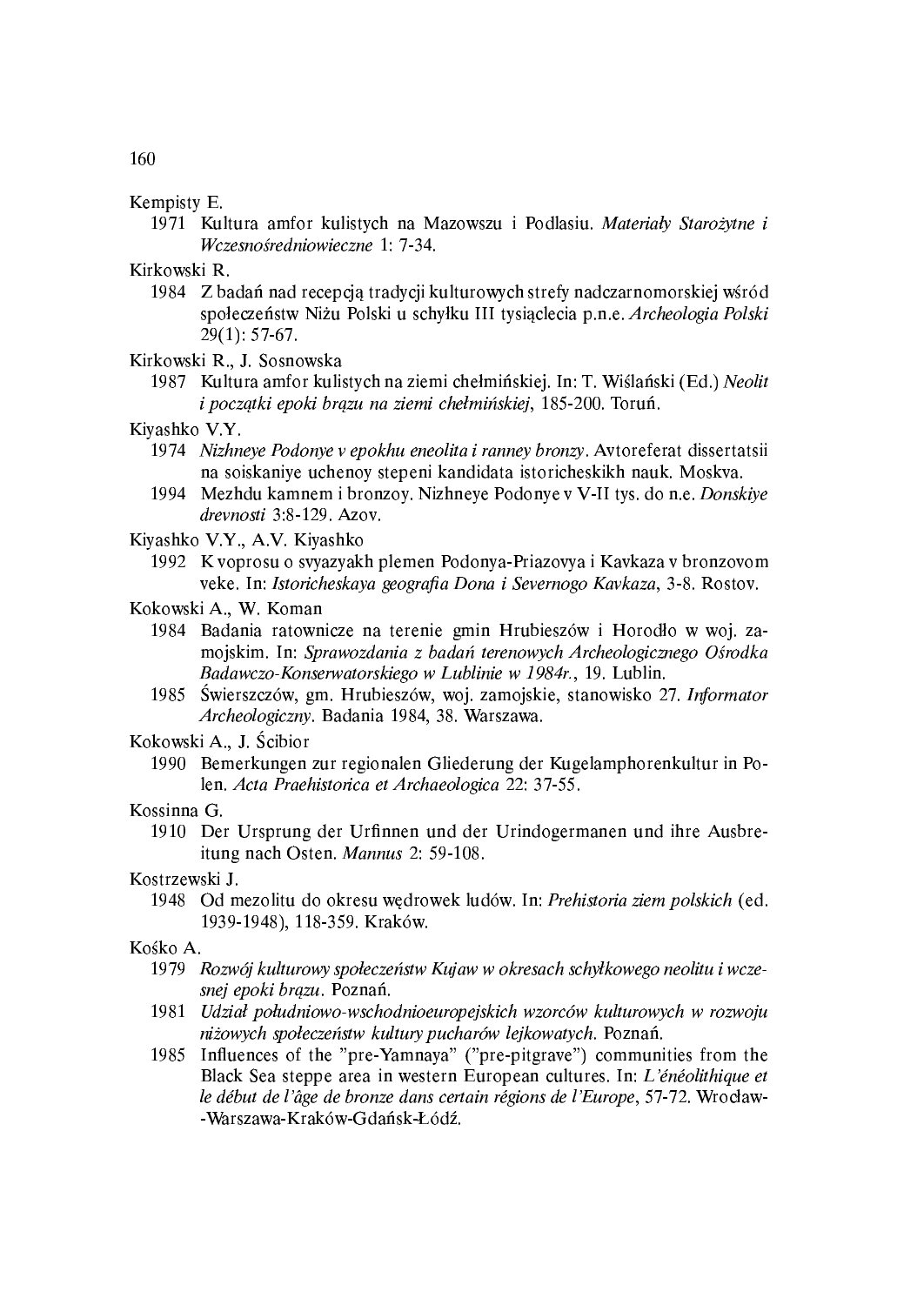- 1990 The Migration of Steppe and Forest-steppe Communities into Central Europe. *JIES* 18(3-4): 309-329.
- 1991 The Vistula-Oder basins and the North Pontic region. *JIES* 19(3-4):235- $-257.$

Kovaleva I.F.

- 1978 Pogrebeniya zhivotilovskogo tipa v Prisamarye. In: Kurganniye drevnosti stepnogo Podneprovya II-I tys. do n.e., 2:45-55. Dnepropetrovsk.
- 1991 Pogrebeniya s maykopskim inventarem v Levoberezhyi Dnepra (k vydeleniyu zhivotilovskogo kulturnogo tipa). In: Problemy arkheologii Podneprovya, 69-88. Dnepropetrovsk.

Kovalyukh N., M. Videiko, V. Skripkin

1995 Chronology of the cemeteries of the Sofievka type: archaeological and isotopic one. In: Cemeteries of the Sofievka type: 2950-2750 BC, BPS 3: 135-140.

Kowalczyk J.

1968 Dwa zespoły neolityczne datowane radiowęglem. Wiadomości Archeologiczne 33: 372.

Kowalski A.

1988 Mit w obrzędzie pogrzebowym. Próby etnograficznej analizy materiału archeologicznego. Lud 72: 113-126.

Kozłowski L.

- 1921 Groby megalityczne na wschód od Odry. Prace i Materiały Antropologiczno--Archeologiczne i Etnograficzne 2.
- 1924 Młodsza epoka kamienna w Polsce, Lwów.
- 1939 Zarvs pradziejów Polski południowo-wschodniej, Lwów.

#### Kruk J.

- 1980 Gospodarka w Polsce południowo-wschodniej w V-III tysiącleciu p.n.e. Wrocław-Warszawa-Kraków-Gdańsk.
- 1993 Rolnictwo pierwotne jako czynnik kształtowania krajobrazu. Sprawozdania Archeologiczne 43: 301-308.

Kukawka S., J. Sosnowska

1994 Z badań nad kulturą amfor kulistych na ziemi chełmińskiej. In: Neolit i początki epoki brązu na ziemi chełmińskiej, 199-204. Grudziądz.

#### Kukharenko Y.V.

1969 Arkheologiya Polshy, Moskva.

#### Levickiy I.F.

- 1929 Pamyatki megalitichnoy kultury na Volini. Antropologija 2: 192-222.
- 1930 Domovina kinca neolitichnoy dobi na poberezhy serednoy techi r. Sluchi (c. Kolodyazhnoye na Volini). Zapiski vseukrainskogo arkheologichnogo komitetu 1: 159-178.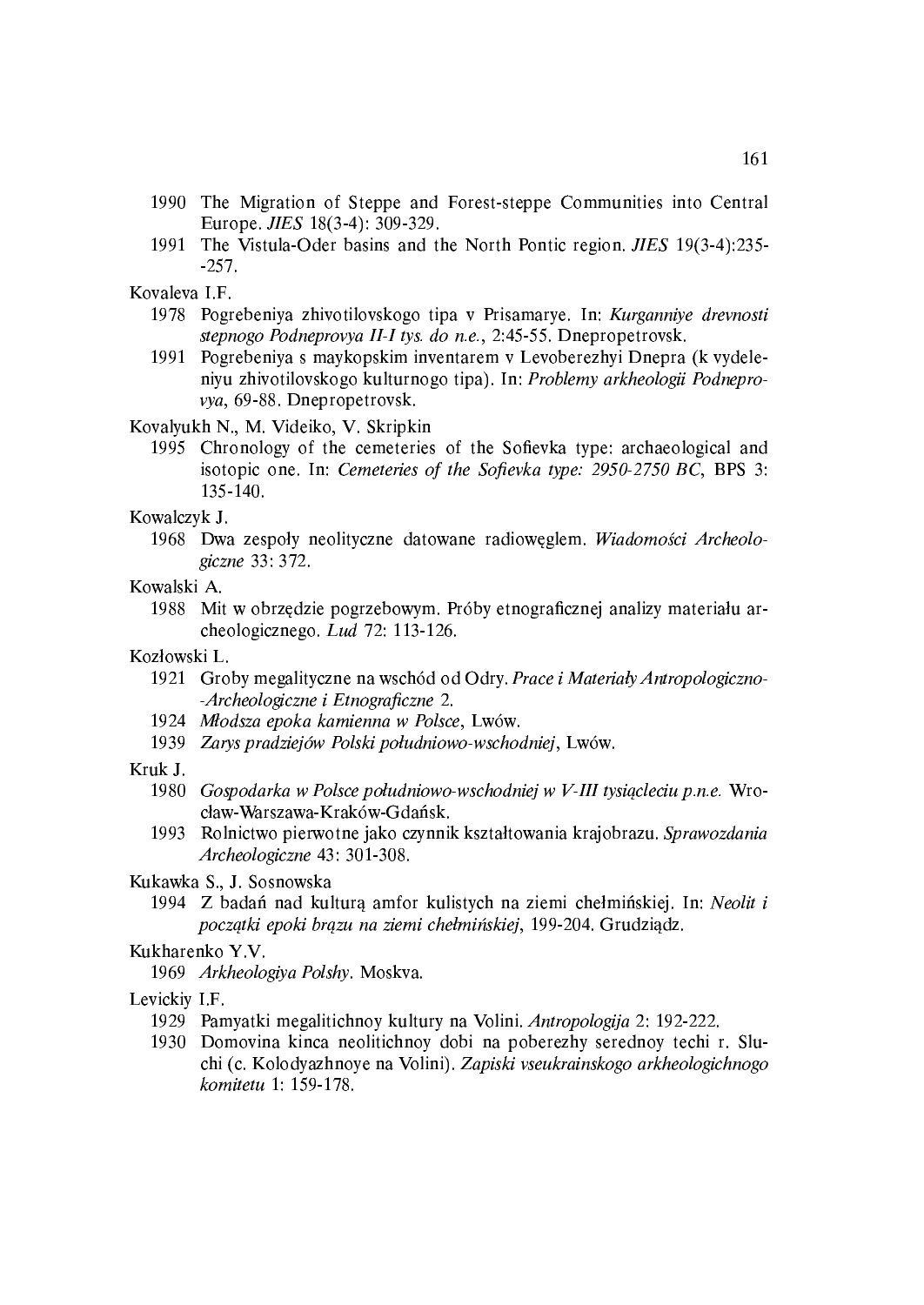Loze I.

1988 Poseleniya kamennogo veka Lubanskoy Niziny. Mezolit, ranniy i sredniy neolit. Riga.

Machnik J.

- 1978 Wczesny okres epoki brązu. In: Prahistoria ziem polskich. III. Wczesna epoka brązu, 9-136. Wrocław-Warszawa-Kraków-Gdańsk.
- 1979a Krąg kulturowy ceramiki sznurowej. In: Prahistoria ziem polskich. II. Neolit, 337-411. Wrocław-Warszawa-Kraków-Gdańsk.
- 1979b Ze studiów nad kulturą ceramiki sznurowej w dorzeczu górnego Dniestru. AAC 19: 51-71.
- 1987 Kultury z przełomu eneolitu i epoki brązu w strefie karpackiej. Wrocław--Warszawa-Kraków-Gdańsk-Łódź.

Maksimenko V.E.

1973 Noviye materialy po epokhe ranney bronzy na Nizhnem Donu. SA 1: 24-27.

Maleyev Y.M.

- 1971 Megalitichni grobnitsy na Ternopilshchini. Arkheologiya 2: 53-67.
- 1980 Vostochniye rubiezhy rasprostranieniya kultury sharovidnykh amfor. In: Problemy eneolita stepnoy i lesostepnoy polosy Vostochnoy Evropy. Tezisy dokladov, 30-31. Orenburg.
- 1986 Pokhovannya kulturi kulyastikh amfor na Khmielnichchini. Visnik Kiivskogo Universitetu. Istorichni Nauki 28:98-103.

Maleyev Y.M., V.I. Yakubovskiy

1974 Raskopki grobnitsy kultury sharovidnykh amfor na Yuzhnom Buge. AO 1973 goda, 305.

Mallory J.P.

1991 In Search of the Indo-Europeans. Language, Archaeology and Myth, London.

Malyukevich A.E., V.G. Petrenko

1993 Usatovskiy kompleks s figurnymi pronizyami iz kurgana v nizovyakh Dnestra. In: Drevneye Prichernomorye, 25-30. Odessa.

Manzura I.

- 1990a O rasprostranienii gordineshtskikh kulturnykh elementov v Severnom Prichernomorye. In: Arkheologicheskiye issledovaniya molodykh uchenykh Moldavii, 25-39. Kishinev.
- 1990b Perechodniy period ot eneolita k epokhe bronzy v Nizhnem Podniestrovye i Poprutye. Avtoreferat dissertatsii na soiskaniye uchenoy stepeni kandidata istoricheskikh nauk. Kishinev.
- 1992 Stepniye vostochnoevropeyskiye obshchnosti eneolitaranney bronzy v khronologicheskoy sisteme Balkano-Dunayskikh kultur. In: Materialy i issledovaniya po arkheologii i etnografii Moldovy, 87-101. Kishinev.
- 1993 The east-west interaction in the mirror of the eneolithic and early bronze cultures in the Northwest Pontic. Revista Arheologica 1: 23-53.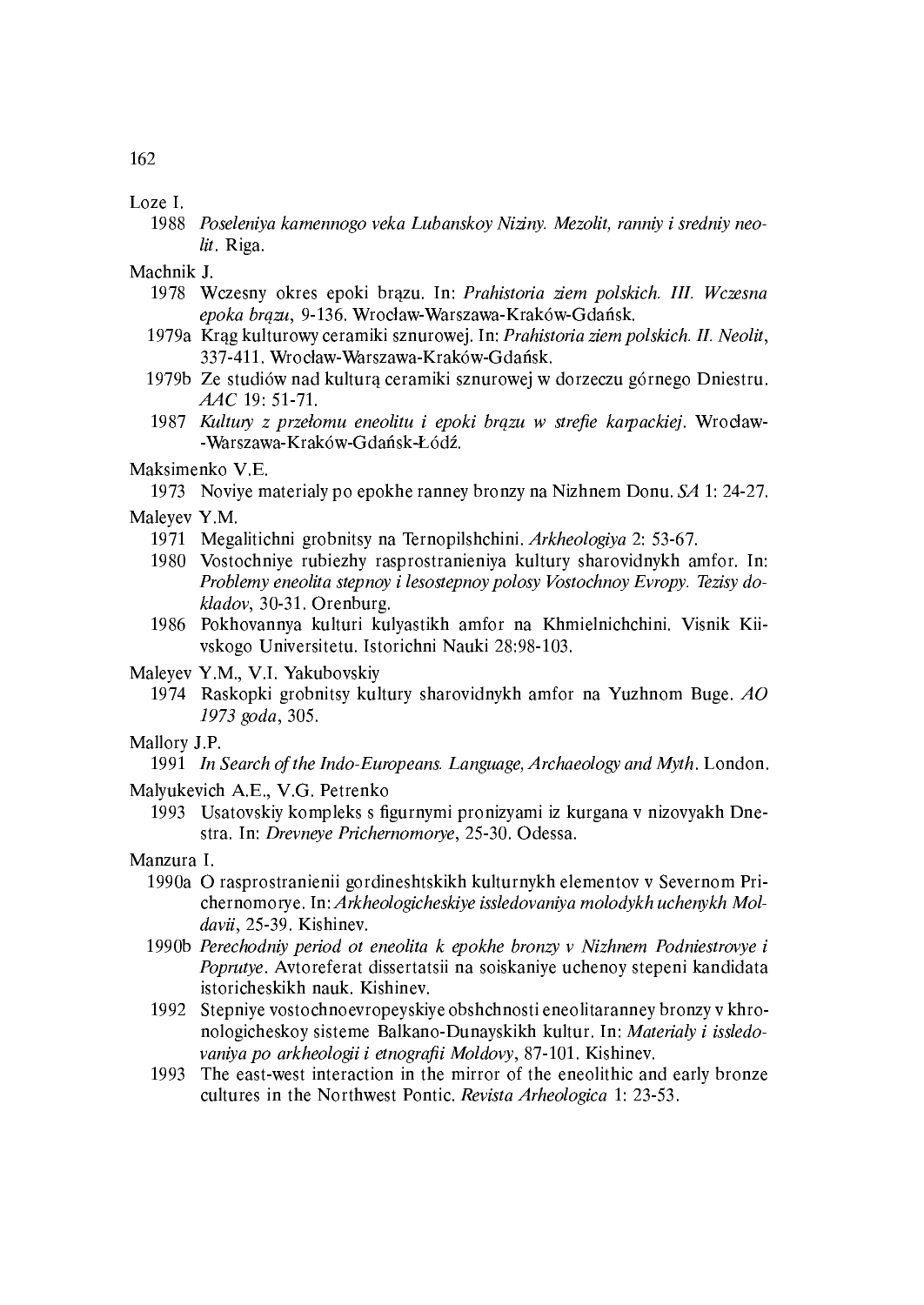- 1994 Cultural groups from the steppes of Eastern Europe in the Eneolithic period and Early Bronze Age. Oxford Journal of Archaeology 13(3): 265- $-277.$
- Manzura I., E. Klochko, E. Savva

1992 Kamenskiye kurgany. Kishinev.

- Manzura I., E. Savva, L. Bogataya
	- 1995 East-West Interactions in the Eneolithic and Bronze Age Cultures of the North-West Pontic Region. JIES 23(1-2): 1-51.

#### Mazurowski R.F.

1983 Bursztyn w epoce kamienia na ziemiach polskich. Materiały Starożytne i Wczesnośredniowieczne 5: 7-130.

#### Miclea I., R. Florescu

1980 Preistoria Daciei, Bucuresti.

#### Miklayev A.M.

1992 Kamenniy-zhelezniy vek v mezhdureche Zapadnoy Dviny i Lovati. Avtoreferat dissertatsii na soiskaniye uchenoy stepeni doktora istoricheskikh nauk. Sankt Petersburg.

#### Movsha T.G.

- 1972 Periodizatsiya i khronologiya serednogo ta piznogo Tripilla. Arkheologiya  $5:3.24$
- 1984 Khronologiya Tripolya-Cucuteni i stepnyye kultury epokhi rannego metalla v yeye sisteme. In: Problemy arkheologii Podnieprovya, 60-83. Dnepropetrovsk.
- 1985a Pozdniy etap tripolskoy kultury. In: Arkheologiya Ukrainskoy SSR, vol. 1, 223-263. Kiev.
- 1985b Vzaemovidnosyny Tripilla-Kukuteni s sinkhronnymi kulturami Tsentralnoy Evropy. Arkheologiya 51: 22-31.
- 1993 Vzaemovidnosyny stepovykh i zemlerobskikh kultur v epokhu eneolita--ranniogo bronzovogo viku. Arkheologiya 3: 36-51.

#### Nagel E.

1985 Die Erscheinungen der Kugelamphorenkultur im Norden der DDR. Berlin.

#### Nechytailo A.L.

1991 Svyazi naselenya stepnoy Ukrainy i Severnogo Kavkaza v epokhu bronzy. Kiev.

## Neustupny E.

1966 Kugelamphorenkultur. In: J.Filip (Ed.) Enzyklopädisches Handbuch zur Urund Frühgeschichte Europas, Band 1, 652-653. Praga.

#### Nikolayeva N.

1981 Periodizatsiya kubano-terskoy kultury. Istoricheskiye sudby KTK v katakombnuyu epokhu. In: Katakombniye kultury Severnogo Kaukaza, 77-100. Ordzhonikidze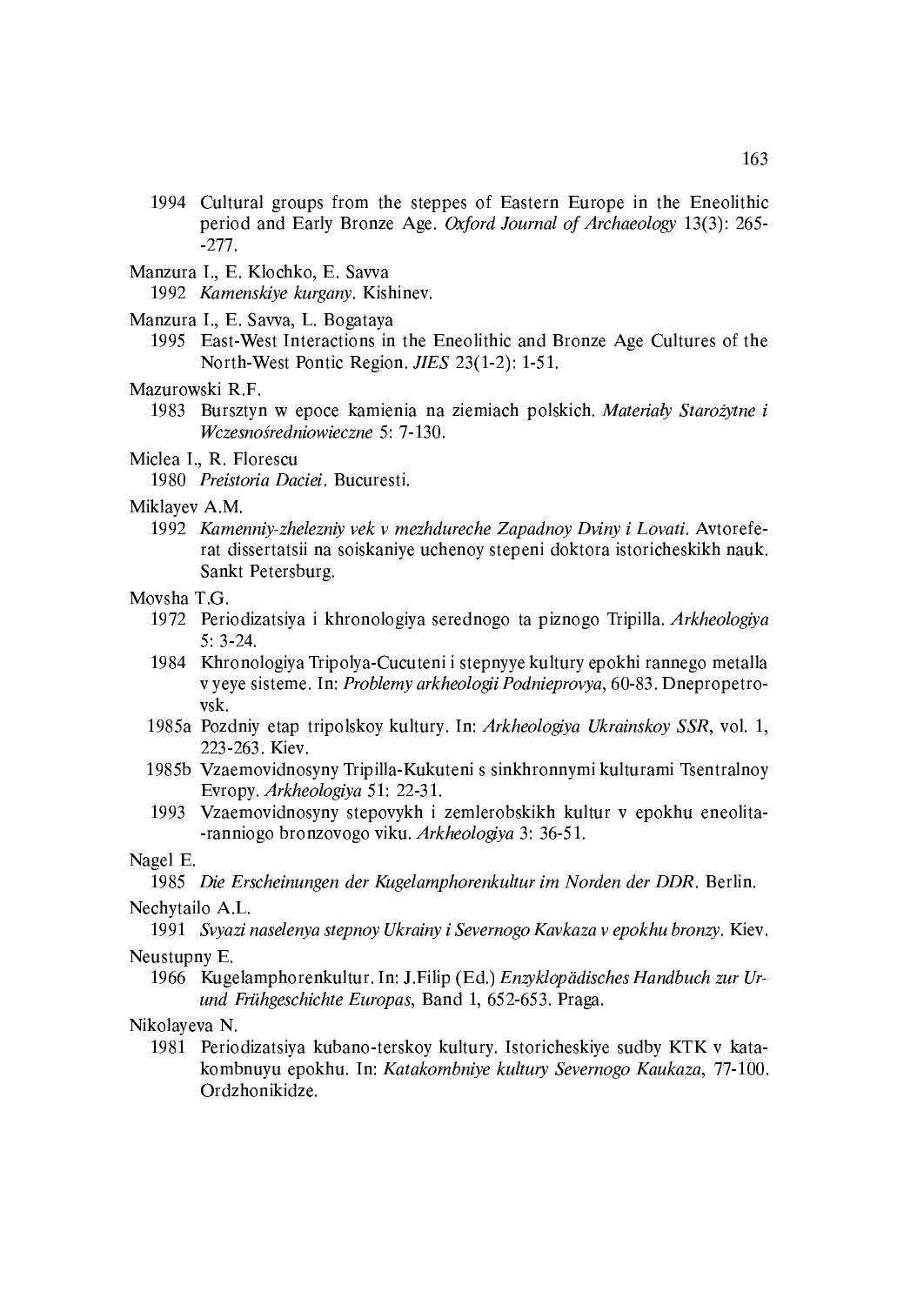#### Nikolayeva N. V. Safronov

1974 Proiskhozhdeniye dolmennoy kultury Severo-Zapadnogo Kaukaza. In: Voprosy okhrany, klassifikatsii i ispolzovaniya arkheologicheskikh pamyatnikov, 174-198. Moskva.

#### Nosek S.

- 1955 Kultura amfor kulistych na Lubelszczyźnie. Annales UMCS Sectio F (1954/-1955) 5:55-158.
- 1967 Kultura amfor kulistych w Polsce. Wrocław-Warszawa-Kraków.

#### Optołowicz J., Z. Ślusarski

1962 Muzeum w Krasnymstawie. Archeologia, historia, kultura ludowa (katalog). Lublin.

#### Passek T.S.

- 1945 Selishcha epokhi bronzy v rayone Kaneva. Kratkiye Soobshcheniya Instituta Istorii Materialnoy Kultury 25:14-28. Kiev.
- 1949 Periodizatsiya tripolskikh poseleniy. MIA 10.

#### Peleshchyshyn M.A.

1976 Raskopki na Volini, AO 1975 goda, 376. Moskva.

#### Petrenko V.G.

1989 Pamyatniki eneolita i povorot epokhi k bronzovomu veku v Severno-Zapadnom Prichernomorye. In: Istoriya i arkheologiya Nizhnego Podunavya, 18-19. Reni.

#### Popandopulo Z.H.

1992 Pervomayskiy kurgannyi mogilnik u s. Primorskoye. Drevnosti stepnogo Prichernomorya i Kryma 3: 82-98.

#### Popova T.

1955 Katakombnaya kultura. Moskva.

#### Prinke D., M. Szmyt

1996 Ze studiów nad problematyka regionalizacji kulturowej w późnym neolicie na Kujawach. In: A. Kośko (Ed.) Z badań nad genezą regionalizmu kulturowego społeczeństw Kujaw, 39-60, Poznań-Kruszwica-Inowrocław,

#### Rassamakin Y.Y.

- 1986 Eneoliticheskiye pogrebeniya r. Molochnoy i ikh otnositelnaya khronologiya. In: Khozyaystvo i kultura doklasovykh i ranneklasovykh obshchestv, 121-122. Moskva.
- 1987a Eneoliticheskiye pograbeniya basseyna r. Molochnoy. In: Drevneyshiye skotovody stepey yuga Ukrainy, 31-43. Kiev.
- 1987b K probleme izucheniya eneoliticheskikh podkurgannykh pograbeniy. In: Aktualniye problemy istoriko-arkheologicheskikh issledovaniy, 138-139. Kiev.
- 1988 Otnositelnaya khronologiya pozdneeneoliticheskikh pogrebeniy basseyna r. Molochnoy. In: Noviye pamyatniki yamnoy kultury stepnoy zony Ukrainy, 14-27. Kiev.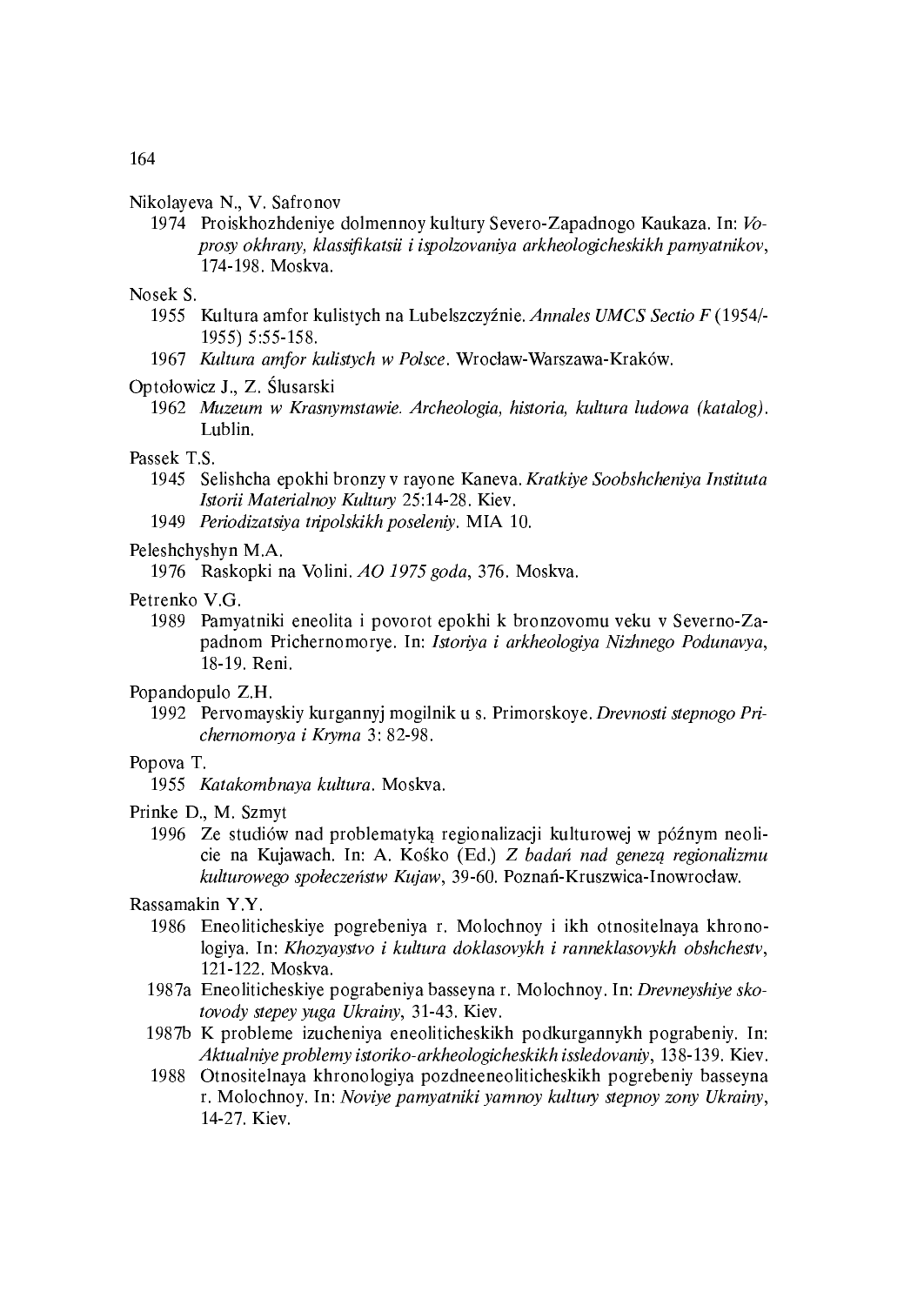- 1991 O sootnoshenii stepnykh i novosvobodnenskikh pamyatnikov. In: Maykopskiy phenomen v drevney istorii Kaukaza i Vostochnoy Evropy, 52-55. Leningrad.
- 1993 Eneolit stepnogo Prichernomorya i Priazovya (po pogrebalnym pamyatnikam). In: The Fourth Millennium B.C., 5-28. Sofia.
- 1994 The main directions of the development of early pastoral societies of the Northern Pontic zone: 4500-2450 BC (Pre-Yamnaya cultures and Yamnaya culture). In: Nomadism and pastoralism in the circle of Baltic-Pontic early agrarian cultures: 5000-1650 BC, BPS 2: 29-70.
- 1996 Pozdneeneoliticheskiye kompleksy na Ingultse v svete novykh issledovaniy  $(in$  press).
- Rassamakin Y.Y., A. Kubyshev
	- 1990 Ob odnoy gruppe pozdneeneolitichieskikh pogrebeniy v Priazovye s elementami tripolskoy kultury. In: Rannezemledielcheskiye poseleniya-giganty tripolskoy kultury na Ukraine, 72. Talyanki-Veseliy Kut-Majdanetskoye.

#### Renfrew C.

1987 Archaeology and Language. The Puzzle of Indo-European Origins. London.

#### Rezepkin A.D.

- 1987 K interpretatsii rospisi iz grobnitsy maykopskoy kultury bliz stanitsy Novosvobodnaya. KSIA 192: 26-33.
- Severo-Zapadniy Kavkaz v epokhu ranney bronzy (po materialam pogrebeniy 1989 novosvobodnenskogo tipa). Avtoreferat dissertatsii na soiskaniye uchenoy stepeni kandidata istoricheskikh nauk. Leningrad.
- 1991 Kurgan 31 mogilnika "Klady". Problemy genezisa i khronologii maykopskoy kultury. In: Drevnive kultury Prikubanya, 167-197. Leningrad.

#### Rimantiené R.

- 1992a The Neolithic of the Eastern Baltic, Journal of World Prehistory 6(1): 97- $-143.$
- 1992b Neolithic hunter-gatherers at Šventoji in Lithuania. Antiquity 66: 367-376.

Rimantiené R., G. Česnys

1990 The late Globular Amphora Culture and its Creators in the East Baltic Area from Archaeological and Antropological Points of View. JIES 18(3- $-4$ : 339 358.

#### Rumjancev A.N.

1974 Geneza kultury środkowodnieprzańskiej i jej zwiazki ze strefą karpacką. AAC 14: 57:67.

#### Safronov V.A.

1989 Indoevropeyskiye prarodiny, Gorkiy,

Serdyukova I.L.

1989 K voprosu ob izmenenii granits rasseleniya katakombnykh plemen. In: Problemy istorii ta arkheologii davnogo naselennya Ukrainskoy RSR, 206- $-207$ . Odessa.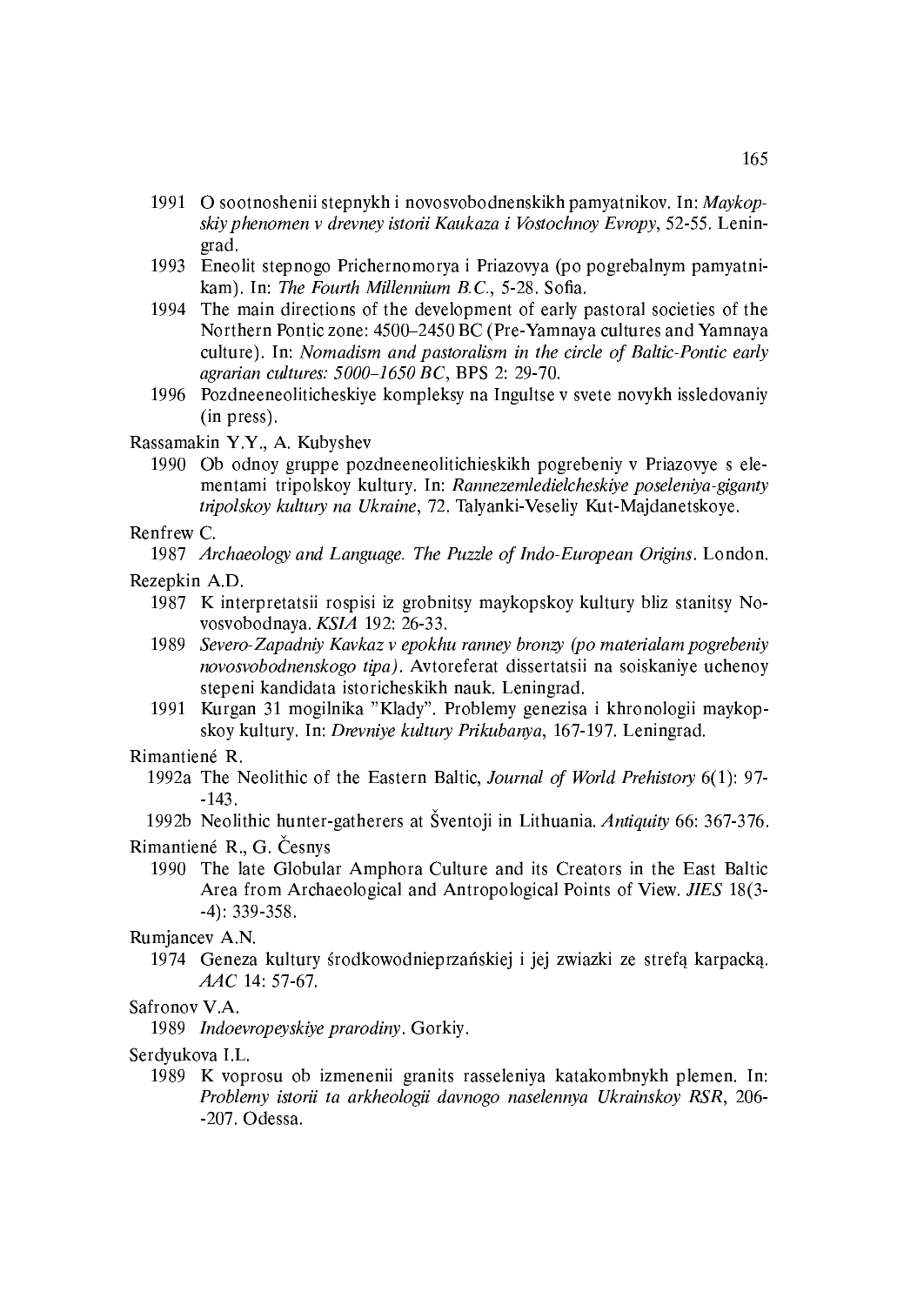- 1994 Plemena katakombnoy kultury Nadporozhya i Lesostepnogo Podneprovya (manuscript). Kiev.
- Serova H.L., E.V. Yarovoy
	- 1987 Grigoryopolskiye kurgany. Kishinev.
- Shaposhnikova O.
	- 1971 O kulturnov prinadlezhnosti poseleniy epokhi ranney bronzy Stepnogo Pridneprovya. Materialy po archeologii Severnogo Prichernomorya 7: 28-42. Odessa.
- Shcheglova V.V., Cherniavski M.M.
	- 1976 Fauna iz mogilnikov kultury sharovidnykh amfor u pos. Krasnoselski Volkovyskogo rayona. In: Doklady AN BSSR 20(7): 627-629.

#### Shchepinsky A.A.

1985 Kemi-obinskaya kultura. In: Arkheologiya Ukrainskoy SSR, vol.1, 331-336. Kiev.

#### Shilov<sub>I.</sub>

1988 "Grot byka" po materialam drevneyshikh kurganov. In: Noviye pamyatniki yamnoy kultury stepnoy zony Ukrainy, 42-59. Kiev.

#### Shmagliv N.M.

1966 Grodsko-volynskiy variant piznotripilskoy kultury. Arkheologiya 20: 15-37.

Shmidt E.A.

- 1992a Mogilnik kultury kulyastykh amfor poblizu Smolenska u verkhivyakh Dnipra. Arkheologiya 2: 120-124.
- 1992b Pogrebalniy kompleks kultury sharovidnykh amfor v verkhovyakh Dnepra. Rossiyskaya Arkheologiya 4: 156-162.

#### Skibiński S.

1958 Znalezisko zabytków kultury amfor kulistych w Stadarni, pow. Chełm. Wiadomości Archeologiczne 24(4): 384-385.

#### Sobczuk E.

1994 Najciekawsze odkrycia archeologiczne z Krasnegostawu i okolic. In: Zapiski Krasnostawskie, 9-18. Lublin.

#### Stuiver M., P.J. Reimer

1993 Radiocarbon Calibration Program, ver. 3.0.3, University of Washington, Quaternary Isotope Lab. Radiocarbon 35: 215-230.

#### Subbotin L.V.

- 1982 Dva kurgana epokhi bronzy v Bugo-Dnestrovskom mezhdurechie. In: Arkheologicheskiye pamyatniki Severo-Zapadnogo Prichernomorya, 100-110. Kiev.
- 1988 Megaliticheskoye pogrebeniye u s. Tatarbunary. In: Noviye pamyatniki yamnov kultury stepnov zony Ukrainy, 124-130. Kiev.

#### Sulimirski T.

1959 Polska przedhistoryczna, t. 2, (1957-1959), Londyn.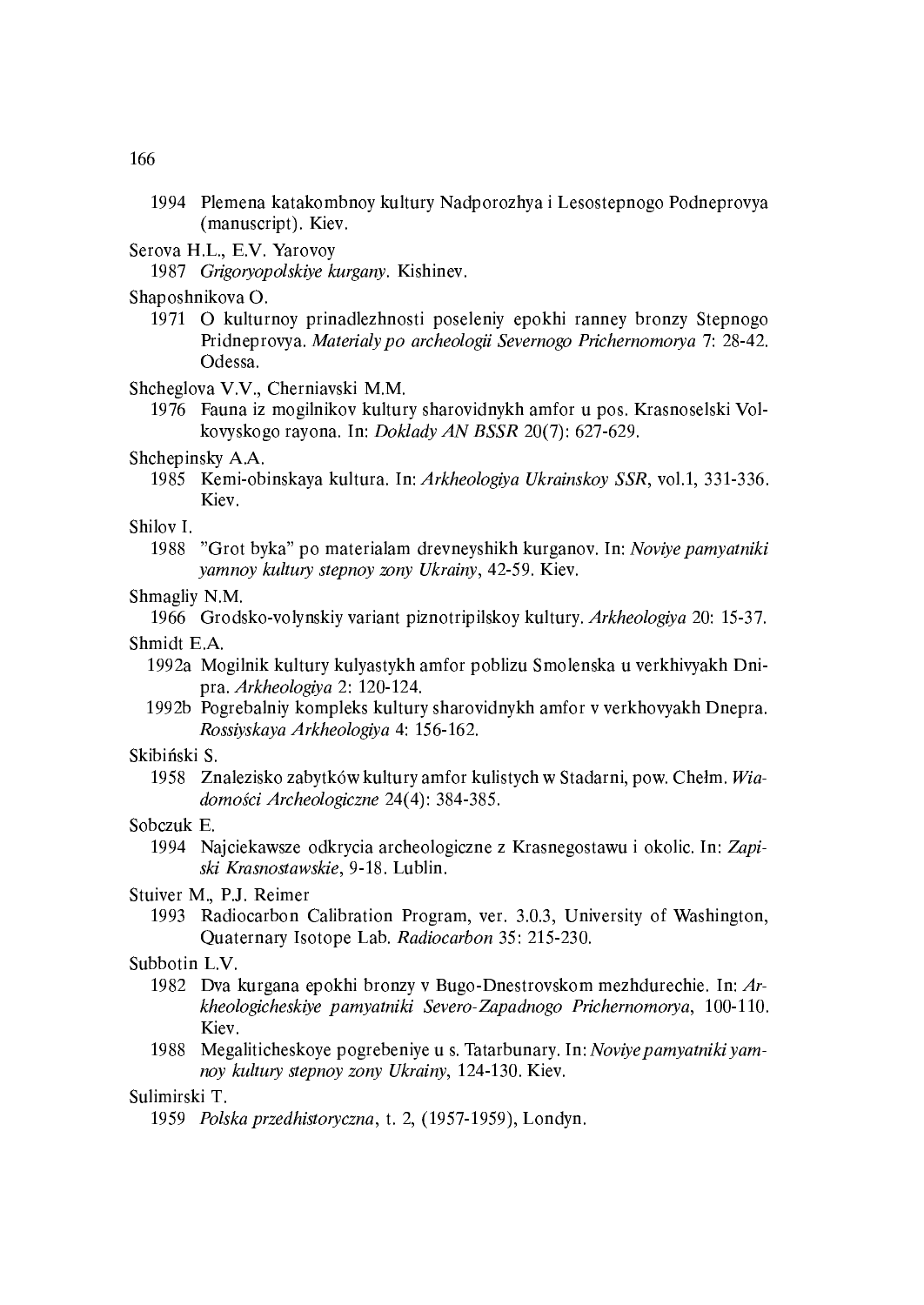- 1968 Corded Ware and Globular Amphorae North-East of the Carpathians, Londyn.
- 1970 Prehistoric Russia. An outline, Londyn.
- Sveshnikov I.K.
	- 1957 Megalitychni pokhovannya na Zakhidnomu Podilli. Lviv.
	- 1971 Kultura kulyastykh amfor, In: Arkheologiya Ukrainskoy RSR, vol. 1, 240-250. Kiev.
	- 1973 Noviye pokhovannya kultury kulyastykh amfor u Rovenskiy oblasti. Arkheologiya 11: 69-72.
	- 1974 Istoriya naselennya Peredkarpattya, Podilla i Volini v kinci III na pochatku II tis. do n.e. Kiev.
	- 1983 Kultura sharovidnykh amfor. Svod arkheologicheskikh istochnikov V1-27. Moskva.
	- 1985a Kultura sharovidnykh amfor. In: Arkheologiya Ukrainskov SSR, vol. 1, 280-291. Kiev.
	- 1985b Gorodoksko-zdolbitskaya kultura na Volini. In: Arkheologiya Ukrainskoy SSR, vol. 1, 381-384. Kiev.
	- 1990 Kultura sharovidnykh amfor. In: Arkheologiya Prikarpatya, Volini i Zakarpatya (eneolit, bronza i ranneye zhelezo), 43-49. Kiev.
- Sveshnikov I.K., Nikolchenko Y.M.

1982 Dovidnyk z arkheologii. Rovenska oblast. Kiev.

#### Szmyt M.

1996 Społeczności kultury amfor kulistych na Kujawach, Poznań.

#### Sztandar Ludu

- 1961 Ciekawe odkrycie archeologiczne w Łopienniku Dolnym. Sztandar Ludu (21.II.1961) nr 44 (5284). Lublin.
- Ścibior J.
	- 1986 [rec.] Igor K. Svešnikov, Kultura šarovidnych amfor, Sprawozdania Archeologiczne 38: 348-365.
	- 1991 Kultura amfor kulistych w środkowowschodniej Polsce. Zarys problematyki. In: J.Gurba (Ed.) Schyłek neolitu i wczesna epoka brązu w Polsce środkowowschodniej, 47-65. Lublin.
	- 1993 Die Trichterbecherkultur und die Tripolje-kultur auf der Wolynien-Hohebene. In: Actes du XIIe Congrés International des Sciences Préhistoriques et Protohistoriques, 1-7 Septembre 1991, vol.2, 522-528. Bratislava.
- Ścibior J., A. Kokowski, W. Koman
	- 1991 Zespoły grobowe kultury amfor kulistych z zachodniej części Wyżyny Wołyńskiej. Sprawozdania Archeologiczne 43: 79-108.
- Ścibior J., J.M.Ścibior
	- 1990 Sandomierz 78 wielokulturowe stanowisko z przełomu neolitu i epoki brązu. Badania ratownicze w 1984 roku. Sprawozdania Archeologiczne 42: 157-201.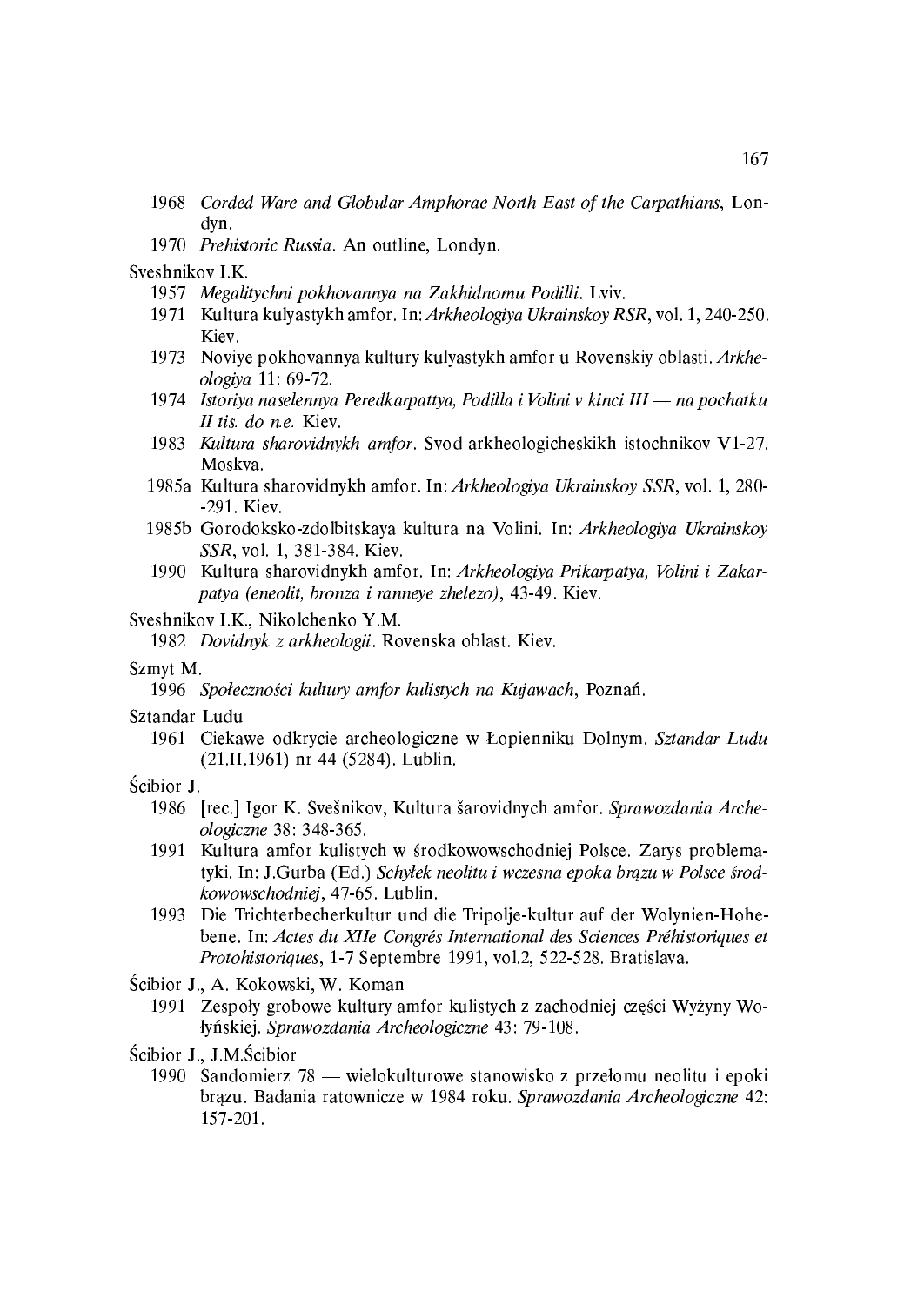#### Świeżyński K.

1966 Szczątki kostne z grobów zwierzęcych kultury amfor kulistych na Kujawach. In: Wiślański T., Kultura amfor kulistych w Polsce północno-zachodniej, 268-278. Wrocław-Warszawa-Kraków.

Tallgren A.

1926 La Pontide prescythique apres l'introduction des metaux. Eurasia Septentrionalis Antiqua 7: 5-246.

Telegin D.Y.

- 1971 Eneolitychni stely i pamyatky nizhniomikhaylovskogo tipu. Arkheologiya 4: 32 54.
- 1977 Ob absolutnom vozraste yamnoy kultury i nekotoriye voprosy khronologii eneolita yuga Ukrainy. SA 2: 5-19.

#### Terskiy S.V.

1993 Novi pamyatky pivnichno-zakhidnogo porubizh Trypilskoy kultury. In: Trypilska kultura Ukrainy. Tezy dopovidey i povidomlen mizhnarodnoy konferentsii, 64 66. Lviv.

Terskiy S., V. Terskiy

1994 Litopysna Peresopnitsa abo pryzabute misto nad Stublou. Rodovid 7: 47-53.

Toshchev G.N.

1991 Zapadniy areal pamyatnikov katakombnoy kultury. In: Katakombnyye kultury Severnogo Prichernomorya, 85-100. Kiev.

Weninger B.

1986 High-Precision Calibration of Archaeological Radiacarbon Dates. Acta Interdisciplinaria Archaeologica 4: 11-53. Nitra.

#### Wieliczko M.

1961 Łopiennik Dolny Kolonia, pow. Krasnystaw. Z Otchłani Wieków 27(3): 232.

#### Wiślański T.

- 1966 Kultura amfor kulistych w Polsce północno-zachodniej. Wrocław-Warszawa-Kraków
- 1970 The Globular Amphora Culture. In: The Neolithic in Poland, 179-231. Wrocław-Warszawa-Kraków.
- 1979 Dalszy rozwój ludów neolitycznych. Plemiona kultury amfor kulistych. In: Prahistoria ziem polskich, II. Neolit, 261-299. Wrocław-Warszawa-Kraków--Gdańsk.

#### Yarovoy E.V.

- 1979 Nakhodki sharovidnykh amfor v Moldavii. In: Problemy epokhi bronzy Yuga Vostochnoy Evropy, 35. Donetsk.
- 1981 Pamyatniki yamnoy kultury Pruto-Dnestrovskogo mezhdurechya. In: Aktualniye problemy arkheologicheskikh issledovaniy v Ukrainskoy SSR, 33-34. Kiev.
- 1985 Drevneyshiye skotovodcheskiye plemena Yugo-Zapada SSSR. Kishinev.
- 1990 Kurgany eneolita epochi bronzy Nizhnego Podnestrovya, Kishinev.

168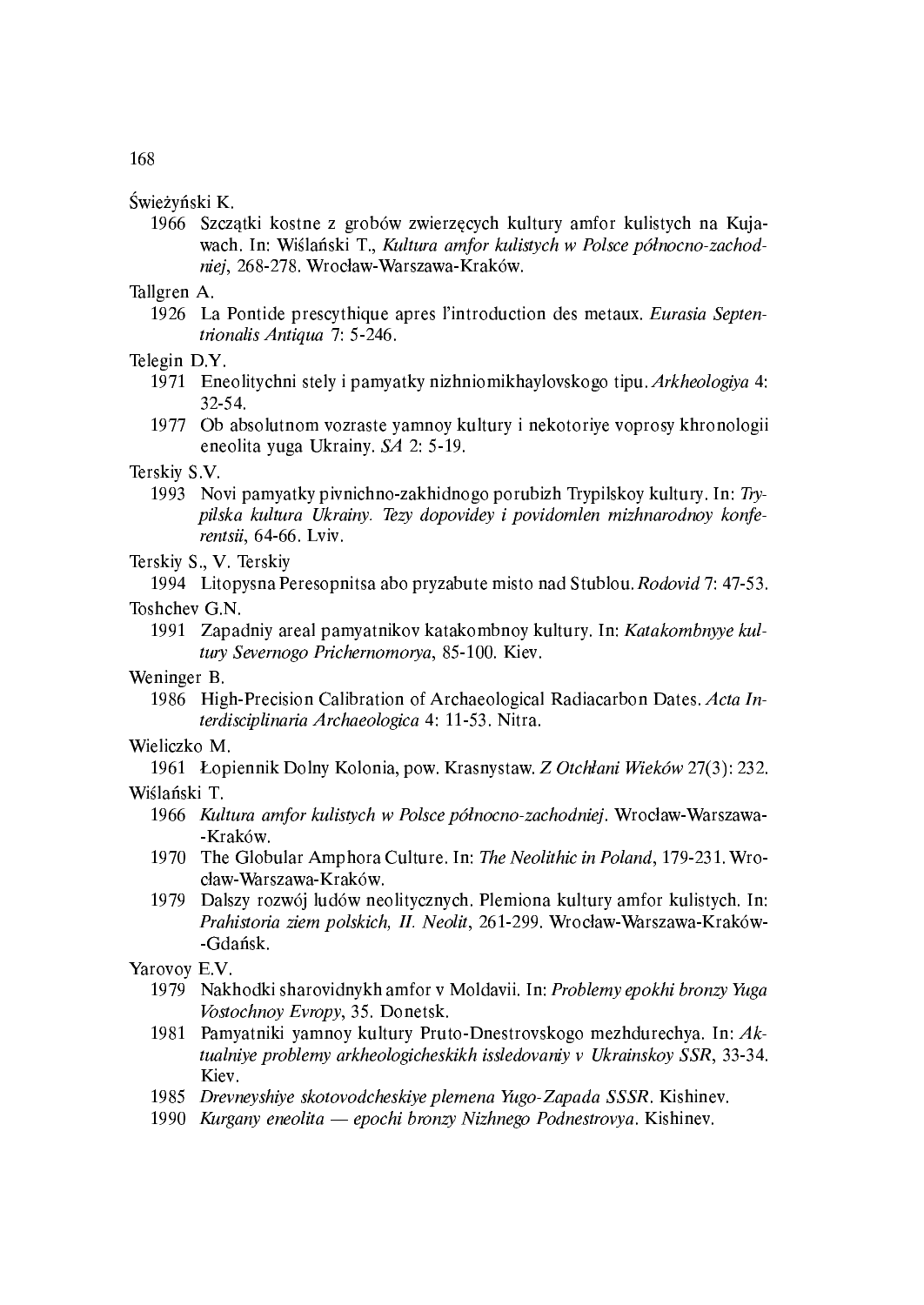- Yelagina N., V.G. Petrenko
	- 1968 Otchet ob arkheologicheskikh raskopkach, proizvedennykh Inguletskoy stepnoy ekspeditsey letom 1968 goda. (Nauchniy arkhiv Instituta Arkheologii Akademii Nauk Ukrainy, N 1968/54). Kiev.
- Zaginailo A.I., I.T. Chernyakov, V.G. Petrenko
	- 1987 Karolino-Bugazskiy mogilnik. In: Noviye issledovaniya po arkheologii Severnogo Prichernomorya, 99-108. Kiev.

Zakharuk Y.N.

- 1962 Voprosy khronologii kultur eneolita i ranney bronzy Prikarpatya i Volini. KSIA AN USSR 12: 48-52.
- 1971 Tripilska kultura. In: Arkheologiya Ukrainskoy RSR, vol. 1, 177-179. Kiev.

Zbenovich V.I.

- 1972 Khronologiya piznogo Tripilla. Arkheologiya 7: 3-25.
- 1976 Pozdneye Tripolye i yego svyaz s kulturami Prikarpatya i Malopolshi.  $AAC$ 16: 21:58.
- 1987 Mesto tripolskoy kultury v eneolite Prichernomorya. In: Kavkaz v sistemie paleometallicheskikh kultur Evrazii, 109-119. Tbilisi.

Zhivopisnaya Rossiya

1882 Zhivopisnaya Rossiya. Litovskoye i belorusskoye Polesye. Sankt-Peterburg--Moskva.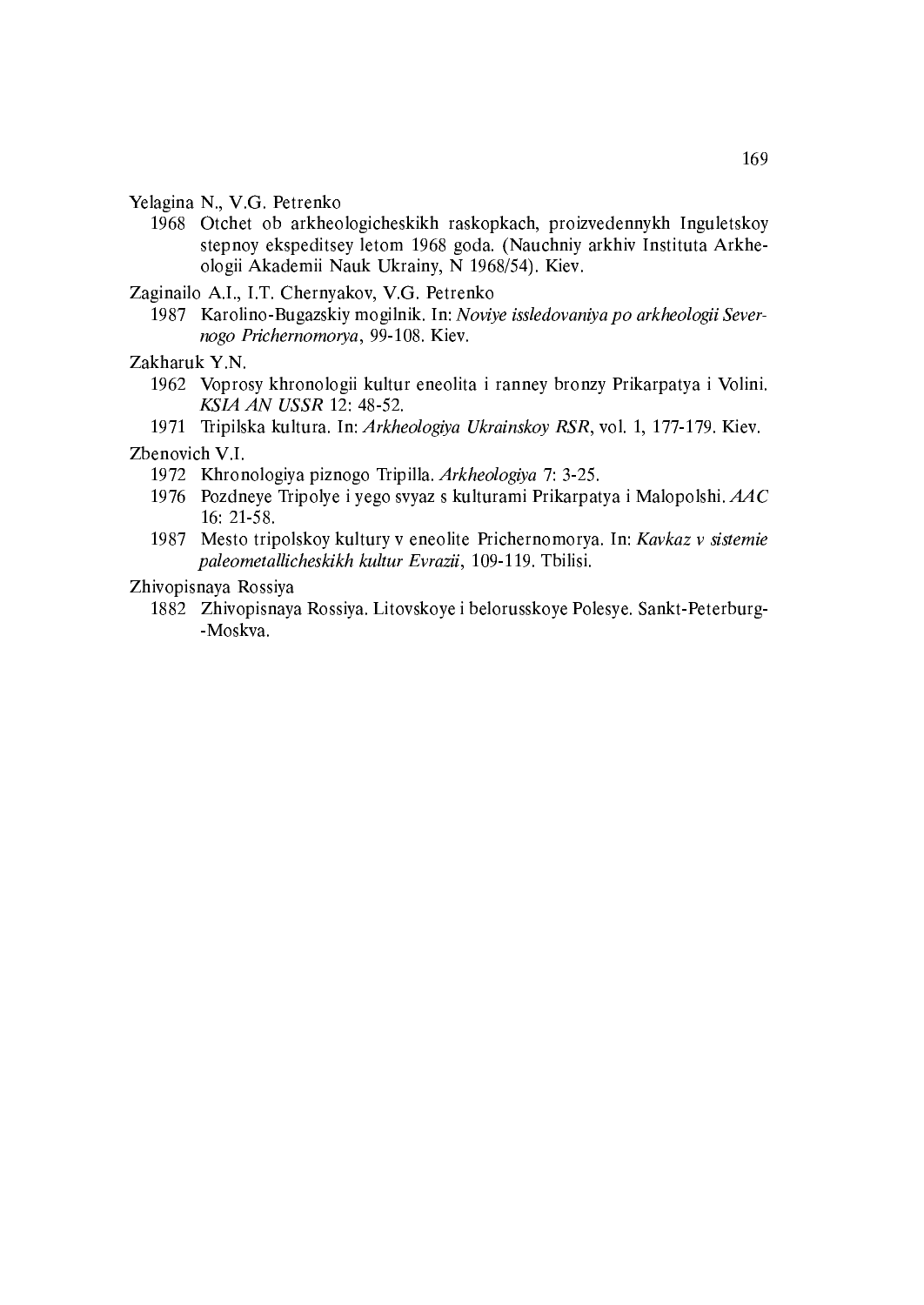# **LIST OF AUTHORS**

Mikhail M. Charniauski Institute of History Academy of Sciences of Belarus Minsk 220072 F.Skaryna Str. 1 **Belarus** 

Stanisław Gołub 22-100 Chełm Powstańców Warszawy Str. 3/26 Poland

Sławomir Kadrow Institute of Archaeology and Etnology Polish Academy of Sciences 31-016 Kraków Sławkowska Str. 19 Poland

Wiesław Koman State Service of Preservation of Monuments 22-400 Zamość Staszic Str. 29 Poland

Wanda Kozak-Zychman Chair of Archaeology Maria Curie-Skłodowska University 20-031 Lublin M.Curie-Skłodowska Square 4 Poland

Mykola Kryvaltsevich Institute of History Academy of Sciences of Belarus **Minsk 220072** F.Skaryna Str. 1 **Belarus** 

Yuriy Maleyev Chair of Archaeology State University 252033 Kiiv Vladimirovskaya Str. 64 Ukraine

Yuriy Y. Rassamakin Institute of Archaeology Ukrainian Academy of Sciences 252014 Kiiv Vydubitskaya Str. 40 Ukraine

Irina L. Serdyukova Institute of Archaeology Ukrainian Academy of Sciences 252014 Kiiv Vydubitskaya Str. 40 Ukraine

Svyatoslav V. Shelomentsev-Terskiy Museum of History 290038 Lviv-8 Rynok 6 Ukraine

Evgeniy A. Shmidt 214013 Smolensk Kirova 15/19 Russia

Marzena Szmyt Eastern Institute Adam Mickiewicz University 61-734 Poznań Nowowiejski Str. 55 Poland

Józef Ścibior District Museum - Castle 22-600 Sandomierz Poland

170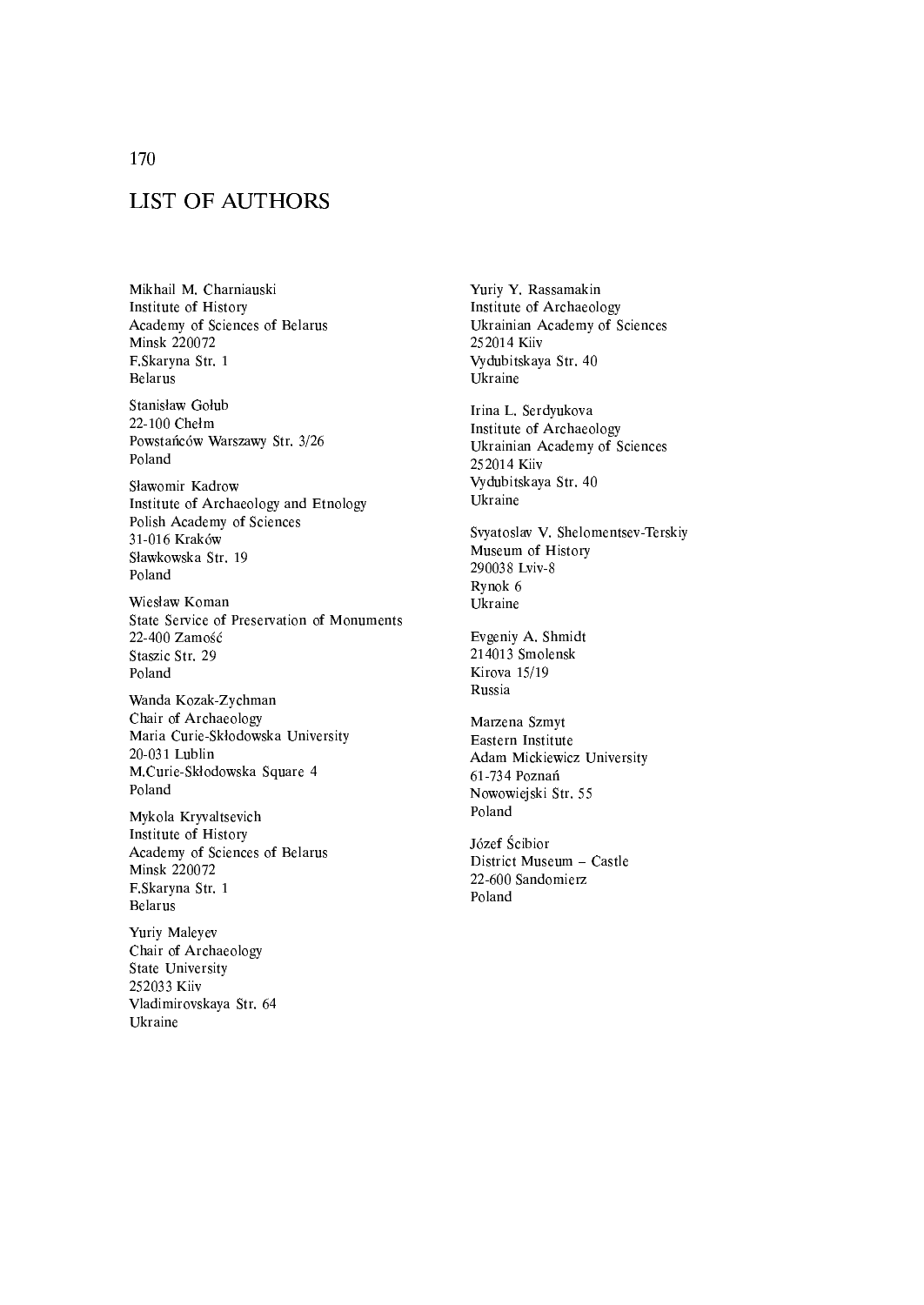Vol.1: Weapons of the tribes of the Northern Pontic zone in the 16th-10th centuries B.C., by Victor I. Klochko.

Vol.2: Nomadism and pastoralism in the circle of Baltic-Pontic early agrarian cultures: 5000-1650 BC, edited by Aleksander Kośko

Vol.3: Cemeteries of the Sofievka type: 2950-2750 BC, edited by Aleksander Kośko

Orders regarding B-PS should be adressed directly to the Editorial Office (Baltic-Pontic Studies, Institute of Prehistory, Św. Marcin 78, 61-809 Poznań, Poland).

The publication is carried out within the research project No 1 P108 067 04 financed in the years 1993-1995 by Committee for Scientific Research and supplied with funds of Ministry of National Education.